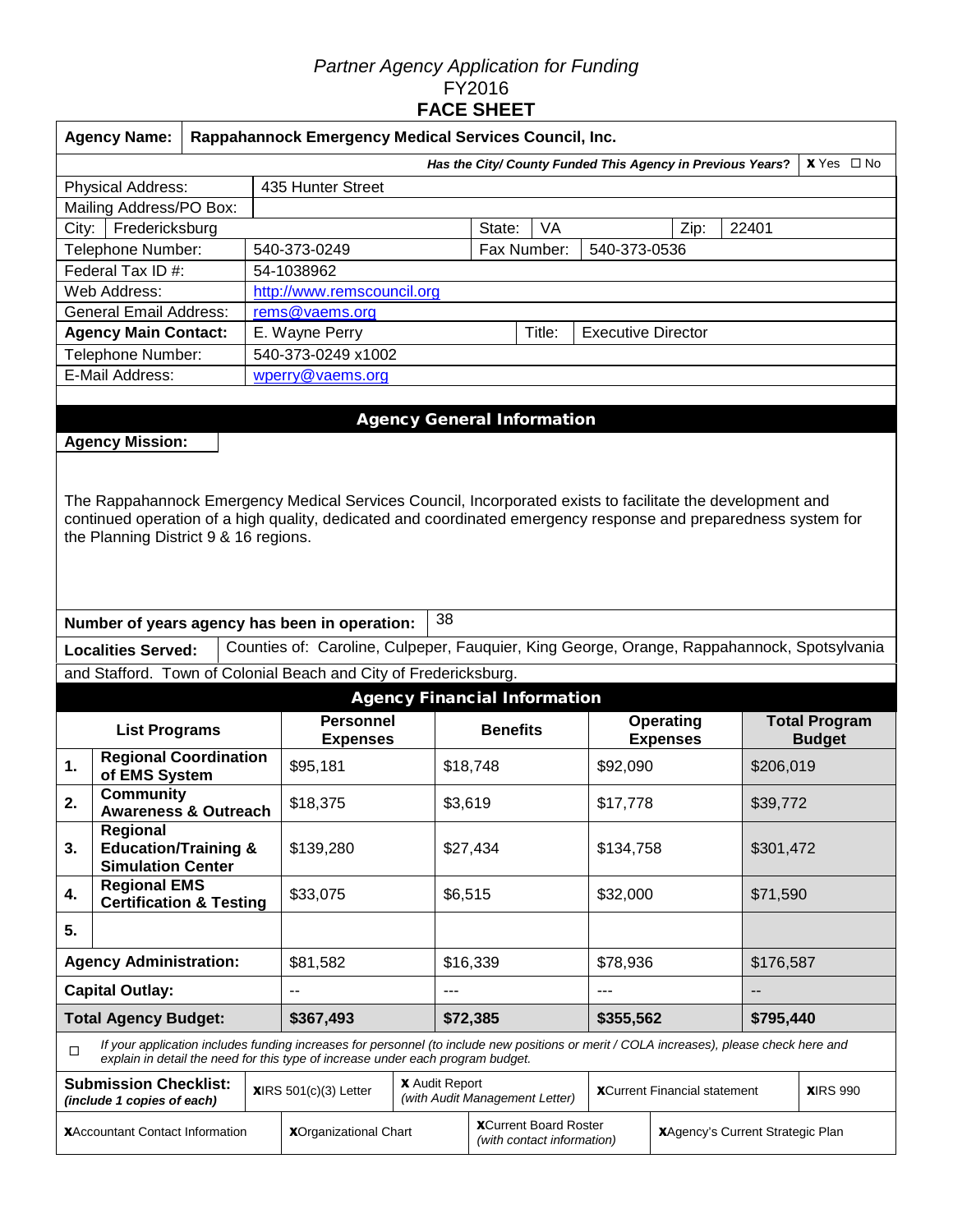*Agency Name: Page 2*

**Rappahannock EMS Council, Inc.**

## **Agency Administrative Expenses:**

**In the box below, provide an overview of the administrative costs detailed on the face sheet for the agency as a whole. Please provide justification for and specific amounts of administrative costs that are defrayed by locality funds. If your agency is requesting an increase or decrease in administrative funding, please describe, in detail, the reasons for these changes. (The description should not exceed 15 lines of text.)**

Administrative costs include things such as supporting the Board of Director's meetings, building repairs and maintenance, office equipment and supplies, and business expenses such as website maintenance, payroll, taxes, and insurance. A total of \$2,997.46 is used from locality funding towards this category and the majority of expense for this category is allocated through the Office of EMS State Contract.

### **Capital Outlay:**

**In the box below, provide an overview of the capital expenses detailed on the face sheet for the agency as a whole. Please provide justification for and specific amounts of capital costs that are defrayed by locality funds. (The description should not exceed 10 lines of text.)**

We are seeking state grant funding for improvements to the regional testing process and regional infrastructure support (trailer for mobile simulation lab, replacement vehicle for council staff, etc.). There are no planned capital projects planned for Fiscal Year 2016 in the operating budget, but some maintenance may be required should these grants be awarded.

### **Personnel Expenses (General):**

**In the box below, provide an overview of any increases or decreases in general personnel expenses for the agency. This would include any planned or projected merit or COLA increases, or new positions being requested. Also include a description of any changes to agency benefits structure or cost. (The description should not exceed 10 lines of text.)**

We are not planning for any increase or decrease in personnel expenses. We will not be able to offer COLA increases or merit pay raises for the staff. We currently have one frozen position, which will remain frozen for FY2016. The council is retaining the same level of benefits for our employees, at the same cost.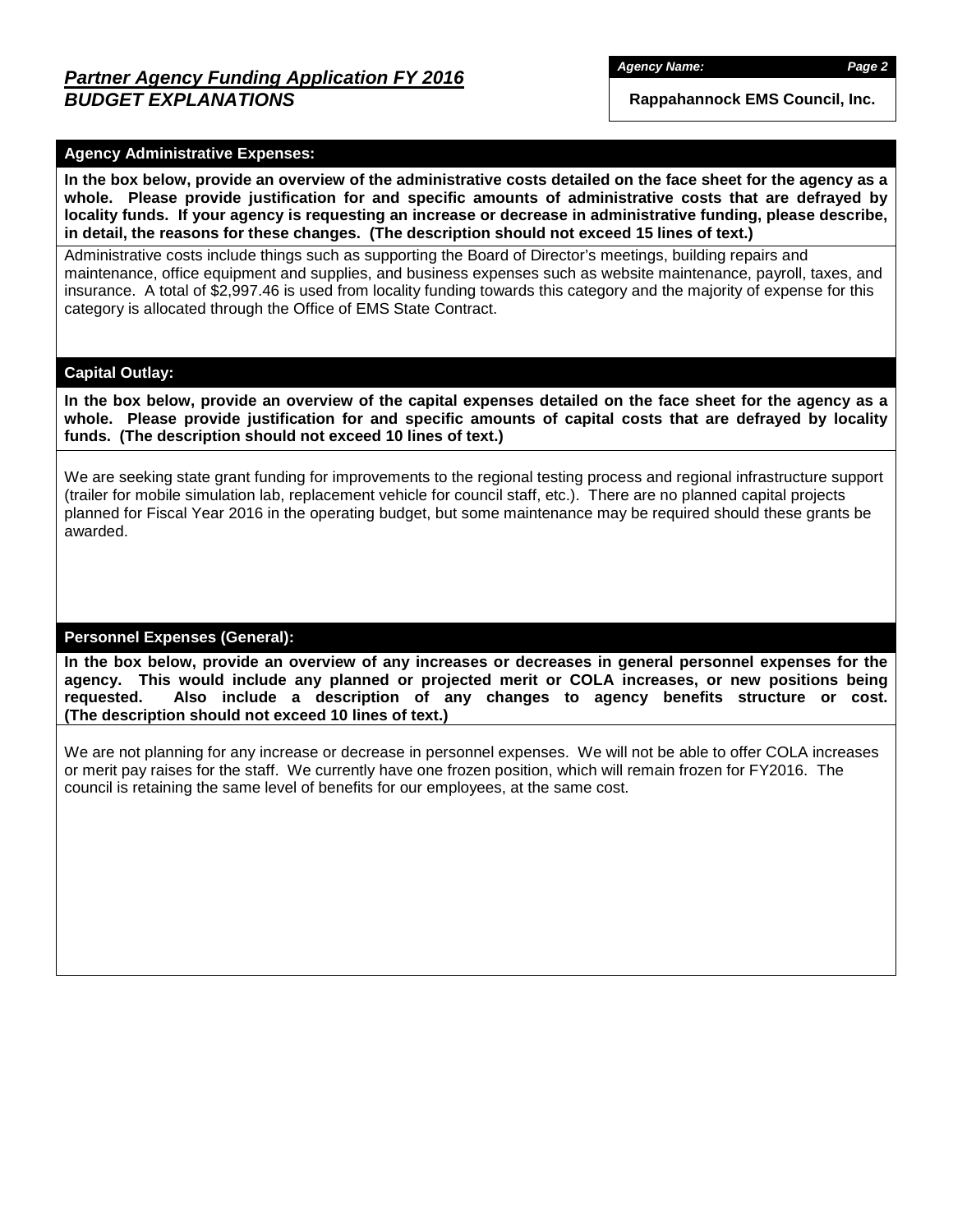# *Partner Agency Funding Application FY 2016 BUDGET EXPLANATIONS*

*Agency Name: Page 3*

**Rappahannock EMS Council, Inc.**

| <b>Budget Information</b>                                                                                                                                                                                      |               |                  |           |  |  |  |  |  |  |  |
|----------------------------------------------------------------------------------------------------------------------------------------------------------------------------------------------------------------|---------------|------------------|-----------|--|--|--|--|--|--|--|
| Please complete the following chart with the financial information for the agency as a whole. In each area include the<br>budget specifically allocated to your agency from each locality/entity listed below. |               |                  |           |  |  |  |  |  |  |  |
|                                                                                                                                                                                                                | FY2014 Actual | FY2016 Projected |           |  |  |  |  |  |  |  |
| <b>Caroline</b>                                                                                                                                                                                                | \$8,452       | \$8,402          | \$8,549   |  |  |  |  |  |  |  |
| Fredericksburg                                                                                                                                                                                                 | \$7,040       | \$7,919          | \$8,104   |  |  |  |  |  |  |  |
| <b>King George</b>                                                                                                                                                                                             | \$4,782       | \$7,105          | \$7,093   |  |  |  |  |  |  |  |
| Spotsylvania                                                                                                                                                                                                   | \$12,000      | \$12,000         | \$36,411  |  |  |  |  |  |  |  |
| <b>Stafford</b>                                                                                                                                                                                                | \$9,607       | \$9,607          | \$39,191  |  |  |  |  |  |  |  |
| <b>United Way</b>                                                                                                                                                                                              | $-$           | --               |           |  |  |  |  |  |  |  |
| <b>Grants</b>                                                                                                                                                                                                  | \$22,255      | --               | $- -$     |  |  |  |  |  |  |  |
| <b>Client Fees</b>                                                                                                                                                                                             | \$268,754     | \$326,664        | \$346,895 |  |  |  |  |  |  |  |
| <b>Fundraising</b>                                                                                                                                                                                             | \$10,200      | \$12,000         | \$15,000  |  |  |  |  |  |  |  |
| <b>Other</b> (explain below)                                                                                                                                                                                   | \$347,961     | \$389,742        | \$334,197 |  |  |  |  |  |  |  |
| <b>Total Agency Budget</b><br>for PD16                                                                                                                                                                         | \$691,051     | \$773,439        | \$795,440 |  |  |  |  |  |  |  |

Detail below what is included in the category 'Other':

Other Revenue Includes: contract funding from the Virginia Department of Health, Office of Emergency Medical Services; government funding from Culpeper, Orange, Fauquier, Rappahannock, and Westmoreland Counties; vending; interest and miscellaneous income.

\*Please note that the Council does receive an annual in-kind donation from MediCorp Properties / Mary Washington Healthcare valued at \$110,865 toward the lease of our facility. The Council holds a 15-year agreement for our facility and is treated as the owner of the property. The value of that in-kind donation is reflected in our annual audits and is shown in the budget information provided above.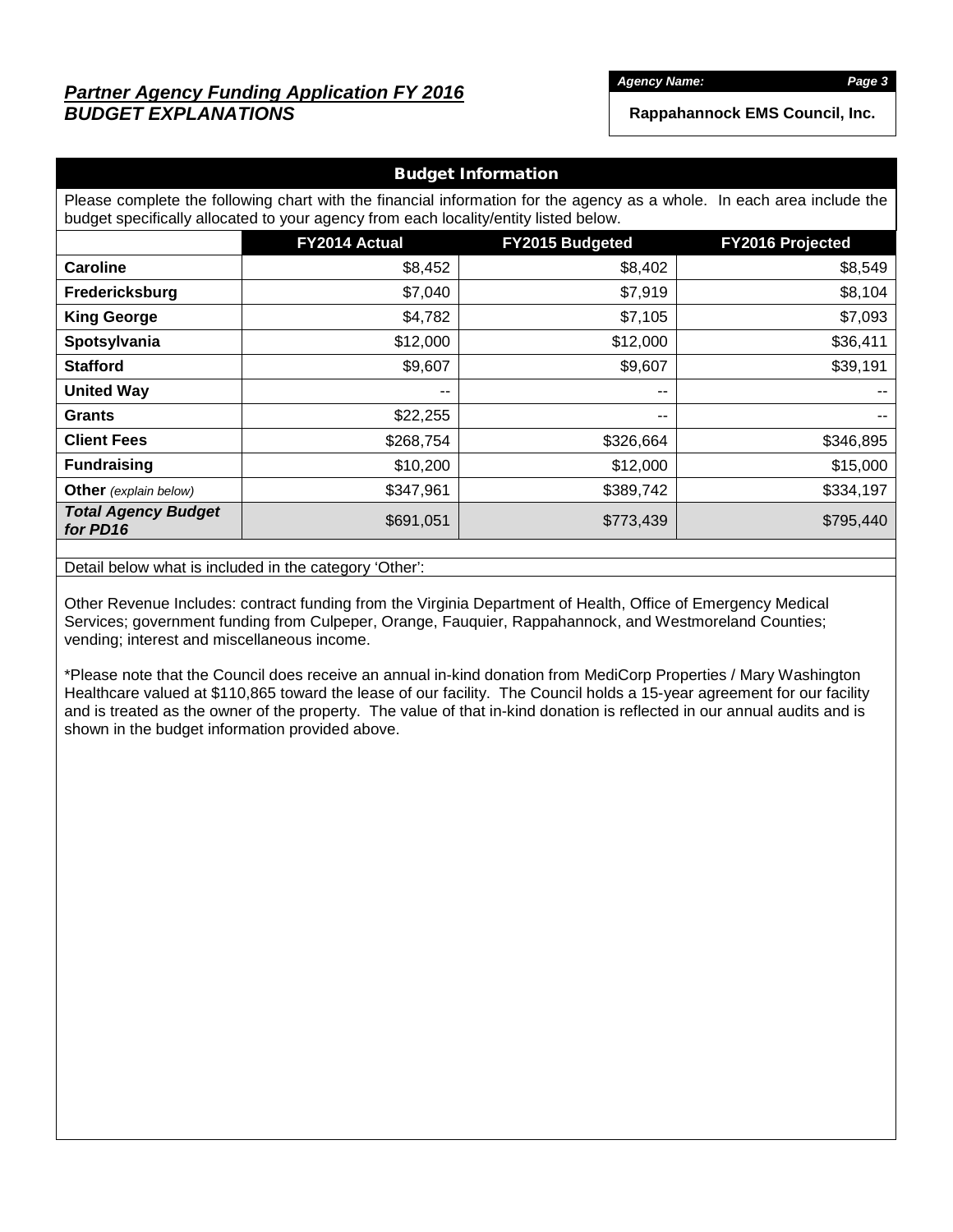# *Partner Agency Funding Application FY 2016 BUDGET EXPLANATIONS*

*Agency Name: Page 4*

**Rappahannock EMS Council, Inc.**

Please detail below any legislative initiatives or issues that may impact the agency for the upcoming year and how you are planning for them. This could include new legislation that may increase or decrease projected funding at any level (Federal/State/Local), or could affect grants or designated funds as they are currently received. If you are aware of "outside" funding sources that will expire or be reduced on a set cycle or date, please note those below and how you are planning for them.

As a contract agency for the Virginia Department of Health, we are always subject to budget modifications. Currently, the Governor has stated a 15% reduction in the state budget is required for the current deficit. They are intending to utilize \$4M from the EMS Funding Stream, but it has been previously diverted so it doesn't appear to be a direct impact in funding. There are also changes to training funds reimbursement based on recent changes at the state level, which may significantly impact our ability to recover training fees from the state.

Please detail below any identified agency needs or areas of concern that are currently not being addressed in your funding request. This could include training or technical assistance for specific areas, administrative support for a program or service, evaluation of current programs, or consultation for strategic planning, board support, or fundraising.

We continue to have an increase in demand for service and requirements from the state and local agencies, with no appreciable increase in funding. We have been short-staffed for more than 5 years and expenses continue to rise at a pace that is greater than our ability to generate revenue. Without a return to full funding from the localities, we are going to have to look at a significant alteration in the services that we provide in order to remain a viable organization. We are entreating you to consider funding our request at 100% so that we can continue to offer the services that are currently available.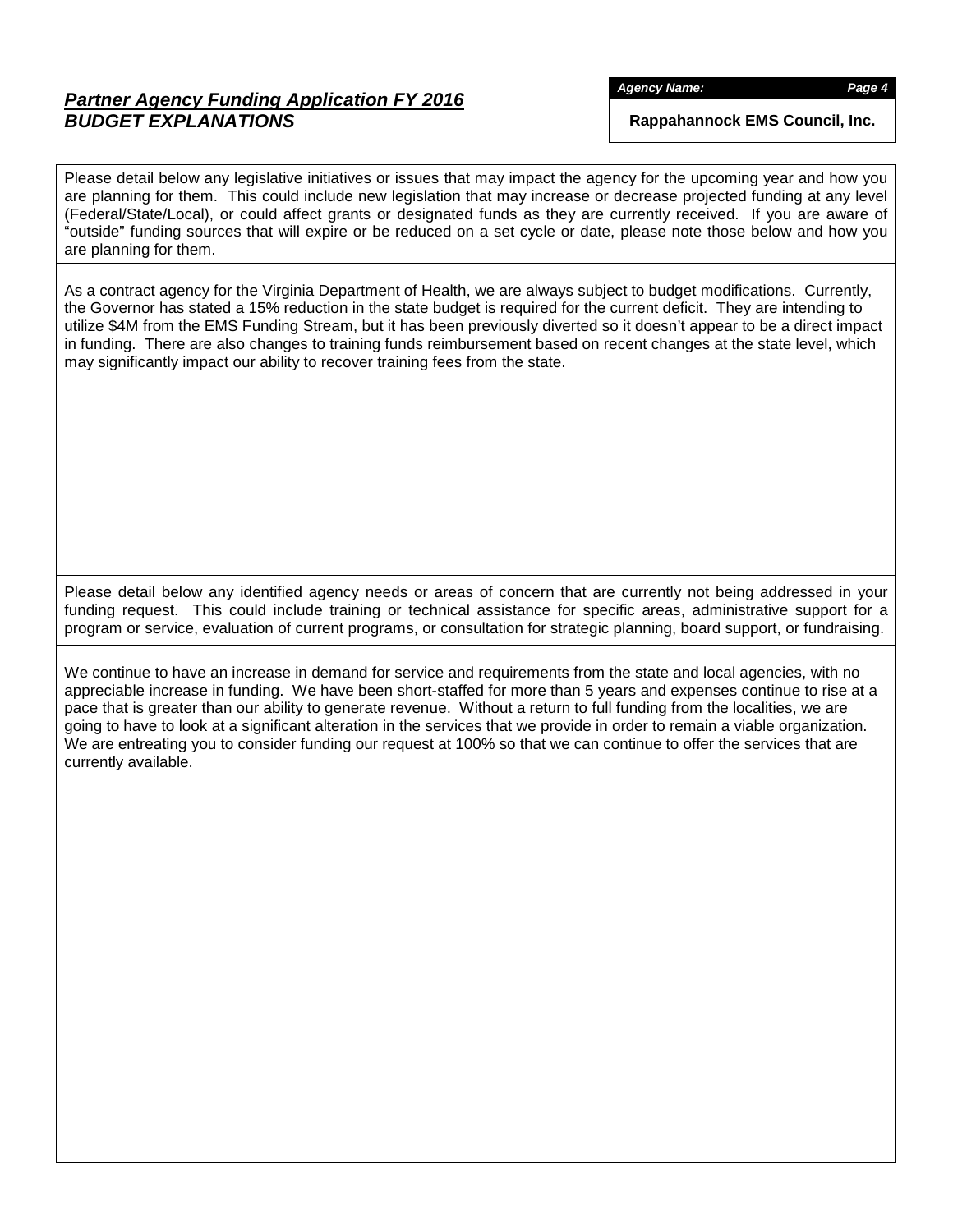# *Partner Agency Funding Application FY 2016 LOCALITY NOTES*

*Agency Name: Page 5*

**Rappahannock EMS Council, Inc.**

**Please use the area below to provide any locality specific notes or statements that may be relevant to your application.**

## City of Fredericksburg:

Because the council is located in the City of Fredericksburg, we provide a valuable and convenient resource to providers affiliated with agencies in the city. We offer convenient test sites and are open from 8 AM to 5 PM for provider access. Please consider this when reviewing our request.

## Caroline County:

We offer several Consolidated Test Sites in Caroline County every year. This prevents EMS providers from having to make a long trip in order to obtain their certification. Please consider this when reviewing our request.

### King George County:

We work very closely with providers from all PD16 counties, including King George, on our regional committees—they assist with developing protocols, plans, and other regional documents. Please keep this in mind when reviewing our request.

### Spotsylvania County:

Spotsylvania County citizens make up a large percentage of our clientele. We offer several Consolidated Test Sites in the county annually. Please consider this when reviewing our request.

#### Stafford County:

Stafford County schools were the number one beneficiary of our "9-1-1 for Kids" program in FY2014. Stafford providers also make up a large percentage of our clientele. Please keep this in mind when you review our request.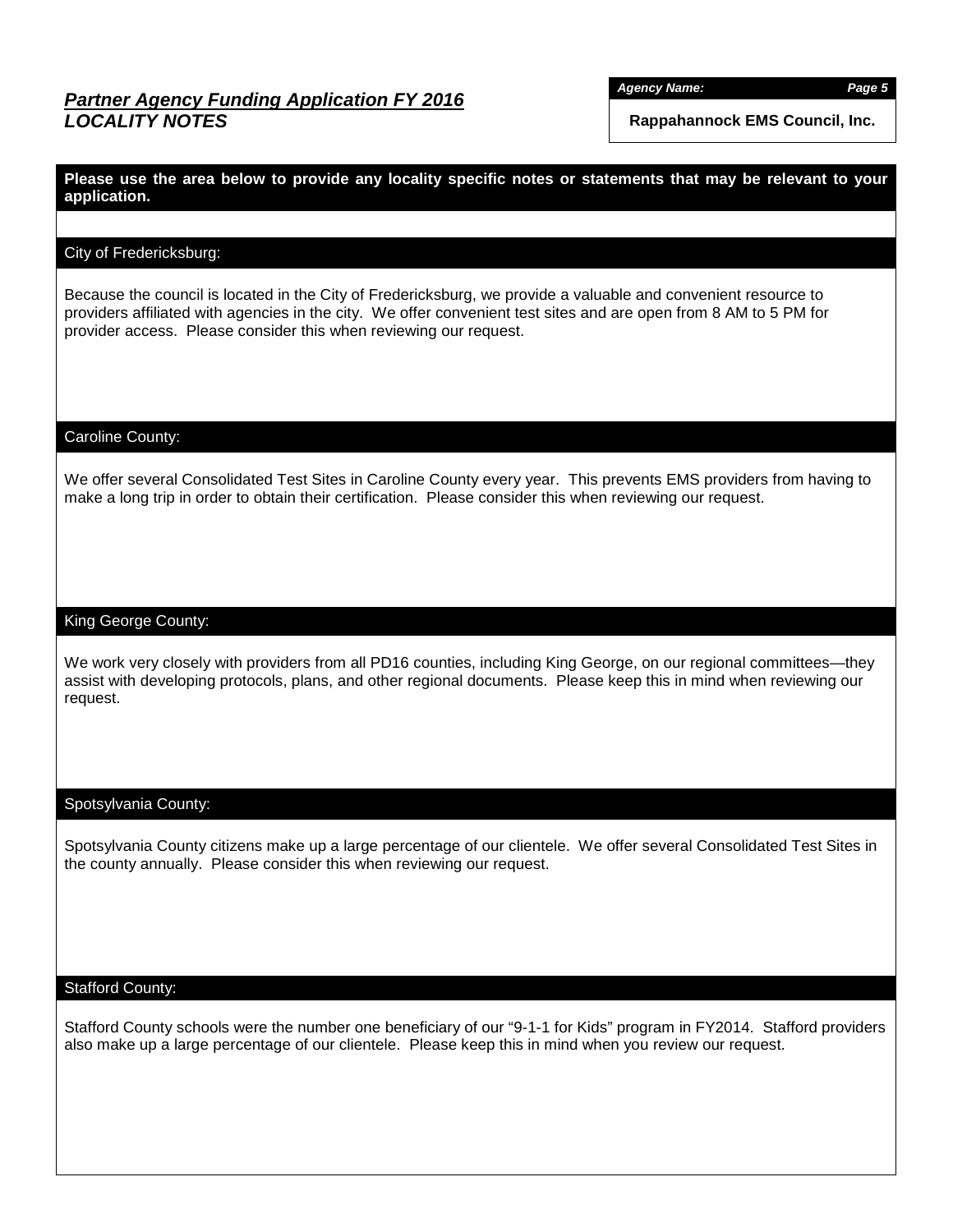| <b>Partner Agency Funding Application FY2016</b> |               |      |
|--------------------------------------------------|---------------|------|
| <b>PROGRAM INFORMATION</b>                       | Program Name: | Page |

Regional Coordination of EMS System

Each agency submitting a funding request must fill out the following pages for each program serving citizens within the region and for which funding is requested. Any incomplete applications or programs that do not have a full application will not be considered for funding. PLEASE do not include any unrequested information. Each locality reserves the right to request additional information once the application has been submitted. **Pogram Coordination of EMS System** 

| <b>Program Name:</b>    | Regional Coordination of EMS System |        | Is this a new program?    | $L$ res XINO |
|-------------------------|-------------------------------------|--------|---------------------------|--------------|
| <b>Program Contact:</b> | E. Wavne Perry                      | Title: | <b>Executive Director</b> |              |
| Telephone Number:       | 540-373-0249 x1002                  |        |                           |              |
| E-Mail Address:         | wperry@vaems.org                    |        |                           |              |
|                         |                                     |        |                           |              |

**1. Program Purpose/Description:** *(the following description should not exceed 10 lines of text)*

The Council's Board of Directors provides overall leadership in establishing and maintaining plans and programs approved by the Virginia Department of Health, Office of EMS, supporting the infrastructure of our service area's Emergency Medical Services system. This coordination is at the core of the council's mission and services, and includes regional plans, regional medical direction, quality improvement, consolidated grants through the Rescue Squad Assistance Fund (RSAF) program, and Critical Incident Stress Management Services (CISM). The council provides regional patient care protocols, restocking agreements and medication boxes, performance improvement monitoring, EMS and disaster planning, financial incentives with grant support, and aids in efforts to increase agency retention and recruitment of EMS providers.

**2.** Justification of Need: (Please state clearly why this service should be provided to the citizens of the region and why the localities should *consider this funding request. If this is a new program, be sure to include the benefit to the region for funding a new request. The following should not exceed 10 lines of text, and should include the most recent data available.)*

Good planning and coordination are necessary to the success of our Regional EMS System. Virginia's Regional EMS Councils, as designated in The Code of Virginia (§ 32.1-111.11), are required to ensure that such planning, coordination, and program administration are in place at the regional level. This infrastructure is essential to the seamless operations of the EMS system of planning district 16, as it facilitates communication not only among PD16 agencies, but also between PD16 and PD9. The REMS Council coordinates 15 different regional committees, which connect more than 200 members who are citizens, EMS providers, hospital and government stakeholders, and EMS leadership to ensure that the EMS system operates smoothly throughout the region.

**3. Program Collaboration:** *(The following should describe, in detail, examples of collaborative efforts and key partnerships between your program and other programs or agencies in the area, and should not exceed 10 lines of text.)*

Effective coordination is not possible without participation from all agencies involved. The council works with not only area EMS agencies, but also area hospitals (Spotsylvania Regional Health Center, Mary Washington Hospital, Stafford Hospital), doctors (Fredericksburg Emergency Medical Alliance), and individual providers. Committees are open to public participation and are made up of EMS providers, doctors, hospital administrators, and interested citizens. The committees are essential in not only creating policies and programs, but helping to disseminate them to the different localities.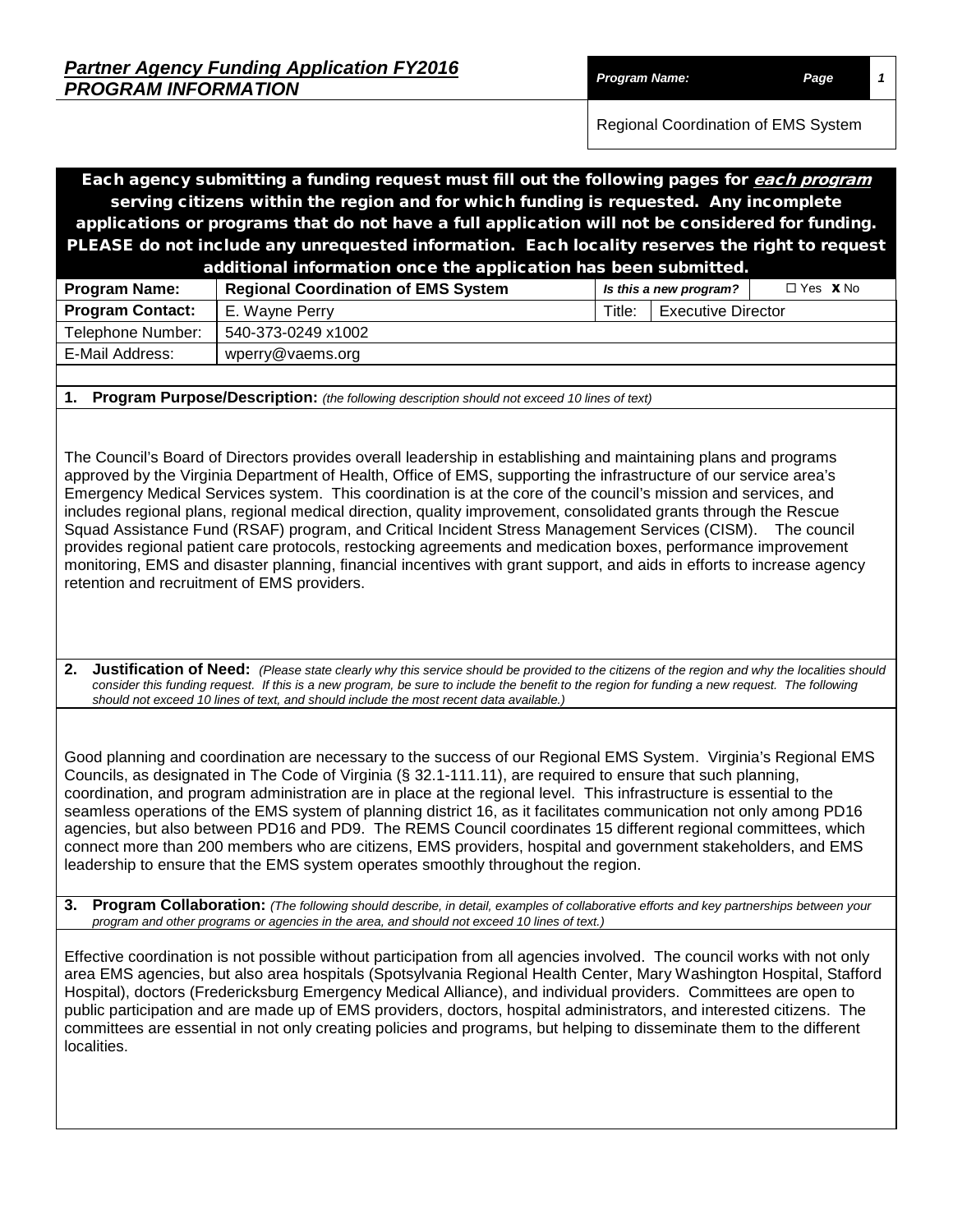*Program Name: Page 2*

Regional Coordination of EMS System

**4. Program Audience and Service Delivery:** *(The following should describe the program's intended audience or client base and how those clients are served. This should include the location of the service and what geographic areas are served or targeted for service. If your program has specific entry or application criteria, please describe it below. Please do not exceed 10 lines of text.)*

The Council's Regional Coordination of EMS System program serves not only the EMS licensed agencies of Planning Districts 16 and 9, including the counties of Caroline, King George, Spotsylvania, Stafford, Culpeper, Fauquier, Orange and Rappahannock, and the City of Fredericksburg and Town of Colonial Beach, but also the PD16 and PD9 population at large.

Planning and coordination is provided throughout the year and is ongoing. Most regional committees meet quarterly, and some convene more frequently as need demands. We also bring to the table hospital organizations in the region and other state agencies (Virginia Department of Emergency Management, Regional Health Districts, etc.) to ensure a smooth interface with all components of the regional EMS system.

**5. Client Fees:** *(Please describe the fees clients must pay for the services provided in this program, and how those fees are determined.)*

No fees are charged for this service.

**6. Budget Information:** *(Please complete the following chart with the financial information for this program. In each area include the dollars specifically allocated/requested for this program.)*

|                                         | FY2014 Actual            | FY2015 Budgeted | <b>FY2016 Projected</b>  |
|-----------------------------------------|--------------------------|-----------------|--------------------------|
| <b>Caroline</b>                         | \$2,189                  | \$2,176         | \$2,214                  |
| Fredericksburg                          | \$1,823                  | \$2,051         | \$2,099                  |
| <b>King George</b>                      | \$1,238                  | \$1,840         | \$1,837                  |
| Spotsylvania                            | \$3,108                  | \$3,108         | \$9,430                  |
| <b>Stafford</b>                         | \$2,488                  | \$2,488         | \$10,150                 |
| <b>United Way</b>                       | $\overline{\phantom{a}}$ | --              | $- -$                    |
| <b>Grants</b>                           | $- -$                    | --              | $- -$                    |
| <b>Client Fees</b>                      | $- -$                    | --              | $- -$                    |
| <b>Fundraising</b>                      | \$2,642                  | --              | $\overline{\phantom{a}}$ |
| <b>Other</b>                            | \$165,494                | \$188,658       | \$180,289                |
| <b>Total Program Budget</b><br>for PD16 | \$178,982                | \$200,321       | \$206,019                |

**Please indicate, in detail, reasons for increases or decreases in the amounts requested for FY2016. Include whether these changes come from increases in personnel, benefits, or operating expenses. If an increase is being requested, please describe the impact not receiving an increase would have on the program. In particular, please describe in detail if any increase is sought for new positions or personnel.**

- Our FY2016 program budget request for our Regional Coordination program has increased to cover the increased operating costs for providing regional coordination of EMS. The cost of services, utilities, and supplies has increased as has the cost of many items used in regional planning such as printing, fuel, and building maintenance.
- We are currently understaffed. Without full staffing, adequate fundraising has not been possible and we forecast a decrease in revenue from this area in FY2016.
- The council hopes to return to "full funding" based on a rate of  $\phi$  .29 per capita.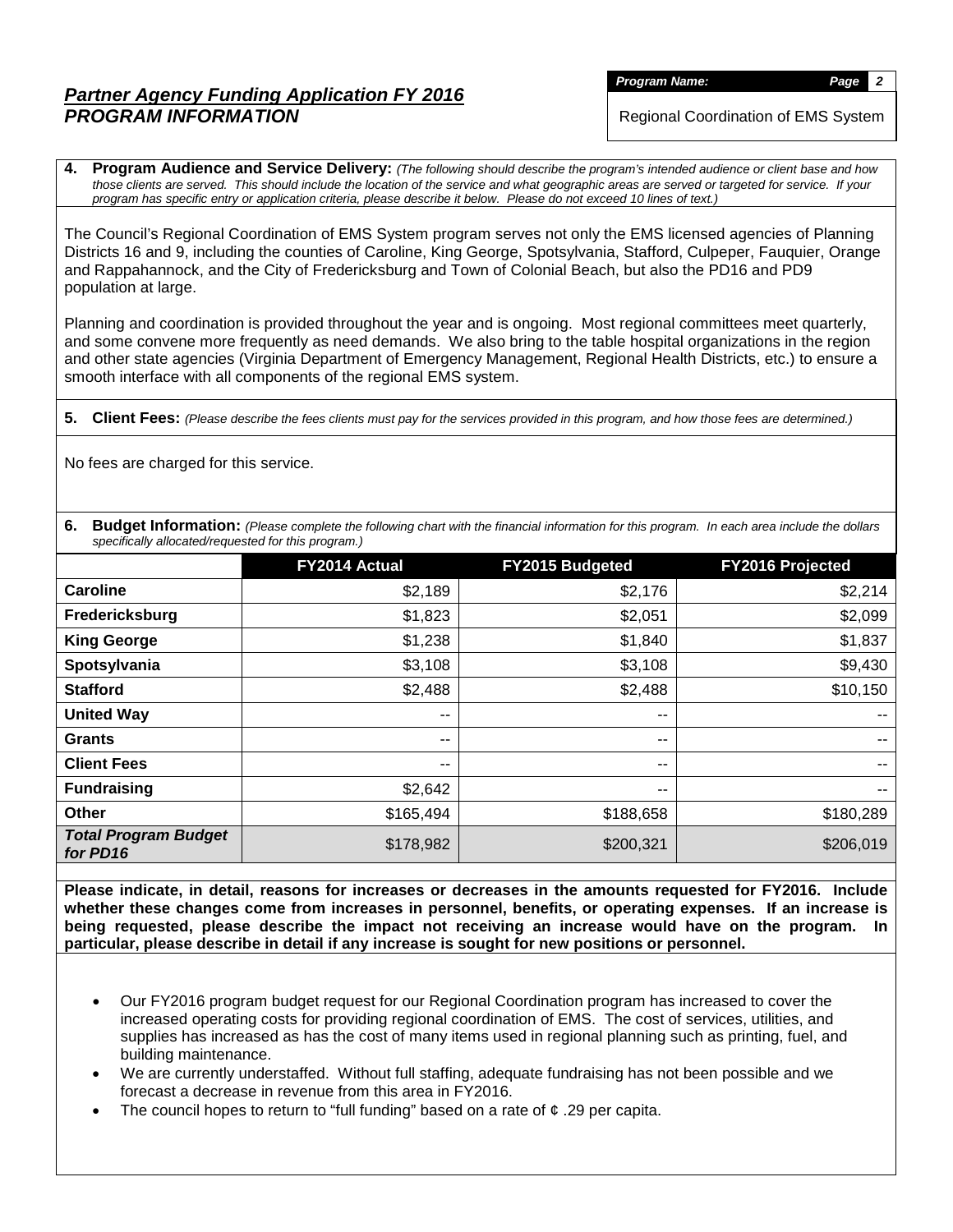*Program Name: Page 3*

Regional Coordination of EMS System

|                | 7. Goals, Objectives, & Evaluation: (Please provide the following information regarding the goals and objectives for your program.<br>Space has been provided for two goals, with two objectives per goal. If your agency is funded by the United Way, please include a copy of your<br>Logic Model for this program as a supplemental attachment. Individual descriptions should not exceed 5 lines of text.) |
|----------------|----------------------------------------------------------------------------------------------------------------------------------------------------------------------------------------------------------------------------------------------------------------------------------------------------------------------------------------------------------------------------------------------------------------|
|                | Program Goal 1:                                                                                                                                                                                                                                                                                                                                                                                                |
|                | The following Program Goal reflects only one of many areas of our Regional Coordination of our EMS System program<br>and is not all inclusive. For a more detailed list of goals and objectives, please see our attached Strategic EMS Plan.                                                                                                                                                                   |
|                | - Provide a Regional Medical Direction system that supports the requirements set forth in the Rules and<br>Regulations governing EMS in Virginia.                                                                                                                                                                                                                                                              |
|                |                                                                                                                                                                                                                                                                                                                                                                                                                |
|                | <b>Objectives:</b>                                                                                                                                                                                                                                                                                                                                                                                             |
|                |                                                                                                                                                                                                                                                                                                                                                                                                                |
| 1a.            | Designate a Regional Medical Director with a signed contract outlining the scope of his or her services and<br>supporting all agency Operational Medical Directors in each locality.                                                                                                                                                                                                                           |
|                |                                                                                                                                                                                                                                                                                                                                                                                                                |
| 1 <sub>b</sub> | Coordinate the development and implementation of regional patient care treatment protocols for the service area<br>that support a high standard of care.                                                                                                                                                                                                                                                       |
|                | <b>Program Goal 2:</b>                                                                                                                                                                                                                                                                                                                                                                                         |
|                | The following Program Goal reflects only one of many areas of our Regional Coordination of our EMS System program<br>and is not all inclusive. For a more detailed list of goals and objectives, please see our attached Strategic EMS Plan.                                                                                                                                                                   |
|                | - Provide an ongoing regional Performance Improvement Plan that supports all EMS Agency and Operational<br>Medical Director regulatory requirements for maintaining a Quality Management Program with reporting.                                                                                                                                                                                               |
|                |                                                                                                                                                                                                                                                                                                                                                                                                                |
|                | <b>Objectives:</b>                                                                                                                                                                                                                                                                                                                                                                                             |
|                |                                                                                                                                                                                                                                                                                                                                                                                                                |
| 2a.            | Develop and coordinate an approved regional Performance Improvement Plan to be distributed to all EMS<br>licensed agencies annually.                                                                                                                                                                                                                                                                           |
|                |                                                                                                                                                                                                                                                                                                                                                                                                                |
|                |                                                                                                                                                                                                                                                                                                                                                                                                                |
| 2b.            | Facilitate and track regional EMS licensed agency Quality Improvement reporting, maintaining an 84% rate of<br>agency participation.                                                                                                                                                                                                                                                                           |
|                |                                                                                                                                                                                                                                                                                                                                                                                                                |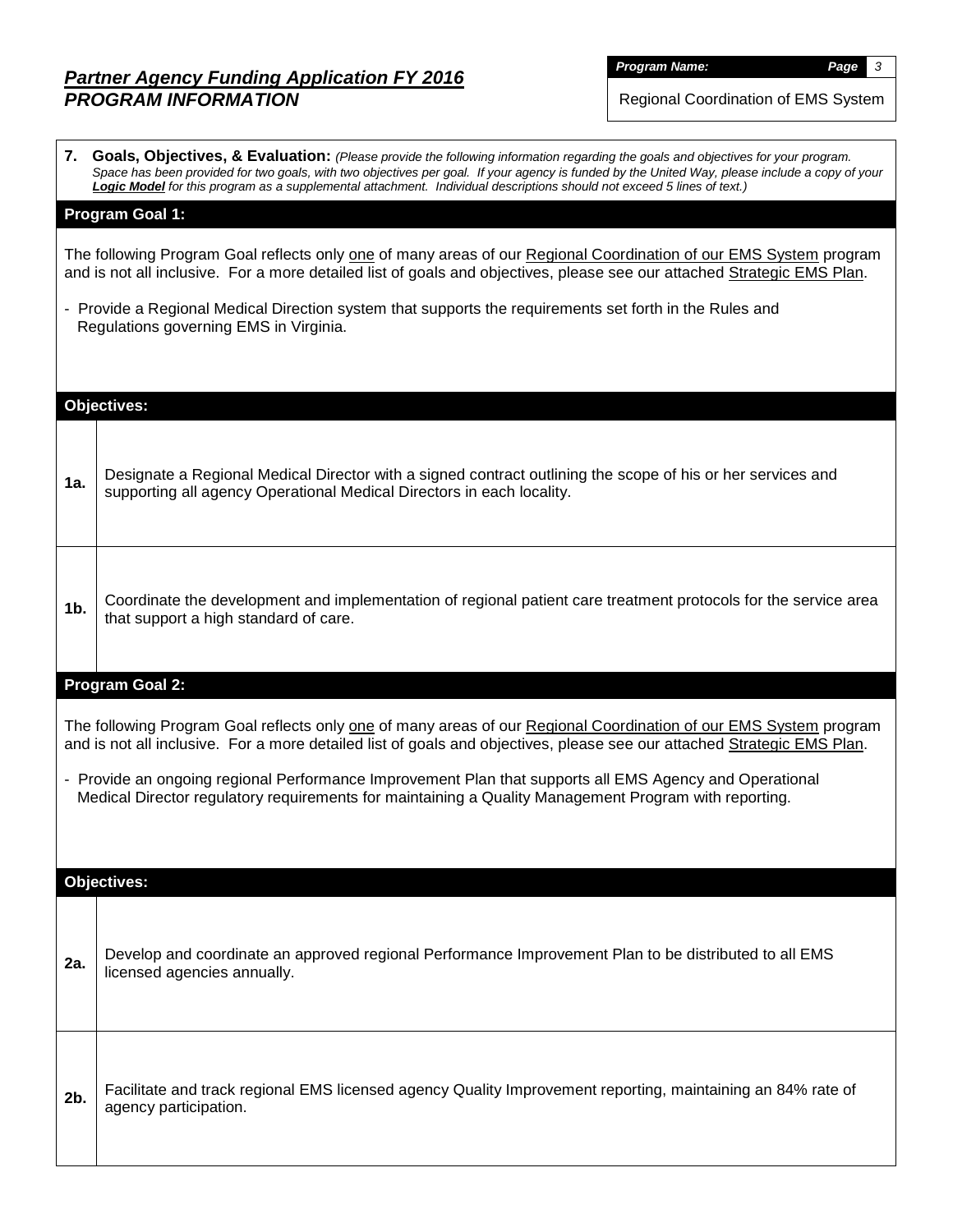Regional Coordination of EMS System

#### **Evaluation Method:** *(Please describe the method used to measure the above goals/objectives. Please do not exceed 10 lines of text.)*

The Council's Regional Coordination of EMS Systems program is monitored by our Board of Directors and supported by 15 standing regional committees. All of the regional plans and policies that support our EMS system and service area are evaluated annually and approved by our board. The program, its objectives, and its deliverables are also monitored quarterly by the Virginia Department of Health, Office of EMS.

**8. Outcome Data:** *(Please give the most recent outcome data for the objectives above. Indicate below what time period the data covers.)*

*Data Collection Period:* July 1, 2013 – June 30, 2014

#### **Objective 1a.**

In FY2014, Dr. Tania White was contracted as a replacement for Dr. Nael Hasan as the Regional Medical Director. The council supports contracts with eleven (11) Operational Medical Directors (OMDs) serving each of our localities, with council staff serving as administrative support to the OMDs. In FY2014, Operational Medical Director endorsements and contracts were reviewed by the Council and contracts were updated. We facilitate this interaction with the state Office of EMS as a regional service.

### **Objective 1b.**

In FY2014 a review of the Regional Patient Care Protocols was conducted through the Regional Medical Direction and Protocol Sub-Committee, who evaluated new protocols and outreach education. Relevant changes have been made and were pushed out to the agencies during FY2014; they have been published to over 2,000 EMS certified providers. Updates will be coming with changes to the council's regional drug box exchange program. This program is maintained by the regional council through contracts with healthcare systems in the region.

### **Objective 2a.**

In FY2014 the Council's Regional Performance Improvement Plan and Agency QI template were reviewed by committee, approved by the REMS Council board, and distributed to all EMS licensed agencies, regional hospitals, and local governments.

### **Objective 2b.**

In FY2014 78.66% of our EMS licensed agencies were compliant with regional Quality Improvement reporting. This data is used to determine any system needs regarding performance improvement or training. The council monitored any decreased compliance of required reporting with the support of Operational Medical Directors.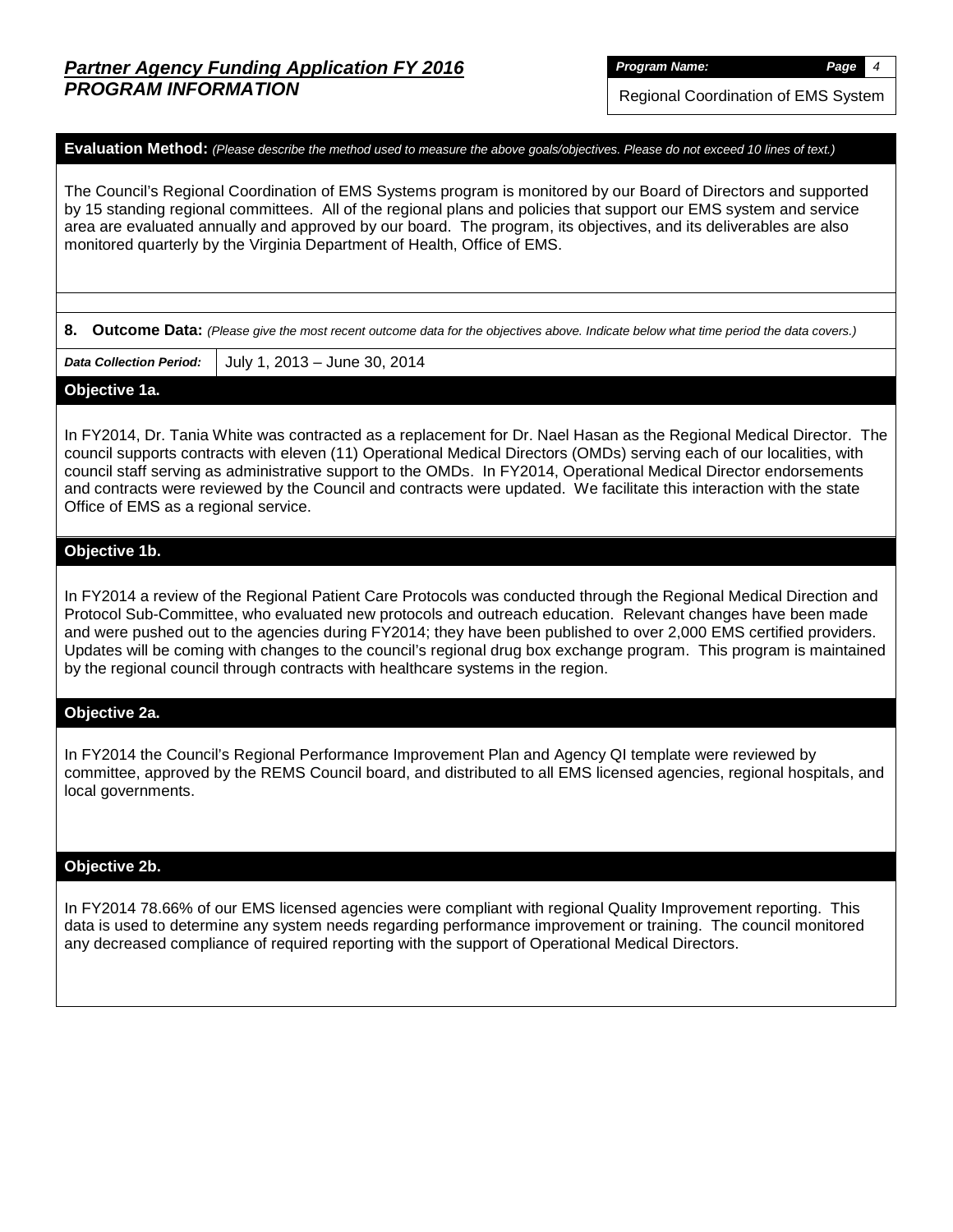*Program Name: Page 5*

Regional Coordination of EMS System

**9. Program Goal Updates:** *(Please provide a brief description of the current status of your program goal(s), given your outcome data. For example, if reported data was well below the stated outcome measure, please indicate why you feel that is the case. Also, include how your outcome data will influence or modify the program for the upcoming fiscal year. These descriptions should not exceed 20 lines of text.)*

## **Program Goal 1:**

Our Regional Medical Direction System and Program goals remain on target. All Operational Medical Director endorsements were approved in FY2014 and processed with eleven (11) OMDs in our system. Other objectives under this initiative remain on target, including an ongoing review of and additions to the Regional Patient Care Protocols, Ambulance Restocking Agreement, and Medical Supplies Exchange contracts, along with other arrangements supporting area EMS agencies.

## **Program Goal 2:**

The Council's Regional Performance Improvement Plan was reviewed in FY2014 by the Virginia Department of Health, Office of EMS with several recommendations made. Our quarterly QI reporting remains a model for the State and agency compliance at 78.66%, with goals to increase above 90%. The council supported our EMS agencies moving to the state's new electronic patient care report form and computer based tracking system which will improve data collection for regional Performance Improvement. This initiative remains on target with program goals.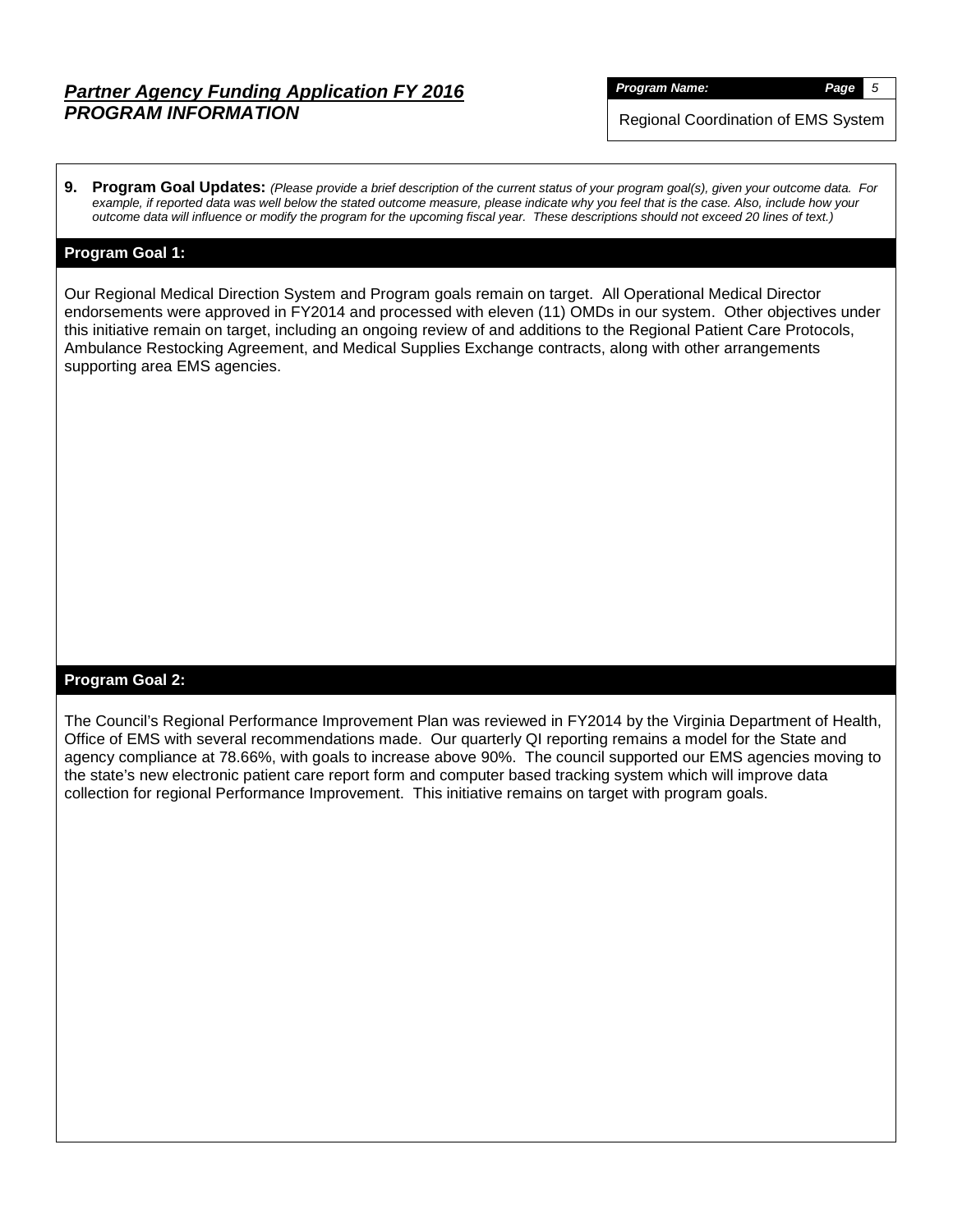*Program Name: Page 6*

Regional Coordination of EMS System

**10. Community Impact:** *(Please provide at least two examples of how your services have impacted members of our community. This description should not exceed 20 lines of text.)*

With the assistance of our regional Stroke and Cardiovascular committee, Stafford County was able to apply for and be accepted as a HeartSafe Community, the first county in the commonwealth to do so. The committee was essential in the preparation of paperwork and review of the application, and is coordinated by the Rappahannock EMS Council with participation from many agencies and hospitals in the area. This HeartSafe designation is something the county may advertise and is a great way for the area to maintain a certain standard of care for patients with cardiac emergencies. The REMS Council has been designated as the validation agency for all HeartSafe Virginia applications and will be reviewing agency applications and providing approval and feedback on their applications.

The efforts of the council's regional Pharmacy Committee also assisted area agencies with interactions with the Virginia Board of Pharmacy in the matter of one-for-one medication exchange, working towards a legally compliant and logically feasible solution in medication exchange protocol for EMS crews delivering patients to area hospitals and restocking their supplies.

**11. Collaborative Impact:** (Please describe how the community would be impacted if your agency were dissolved or merged with another partner agency. This description should not exceed 20 lines of text.)

The work of the council in coordinating area EMS agencies is entirely collaborative. Many policies, documents, and procedures are developed in committees maintained by the council but populated by area EMS providers, doctors, hospital administrators, and other healthcare providers. The council's Board of Directors maintains the committee membership and the council staff serve as support for these committees.

If the council were dissolved, communication between and among area agencies would be greatly hindered. The council serves as not only coordinator of these all-important area committees, but also as a liaison between the Virginia Department of Health, Office of EMS, and area EMS licensed agencies. Distribution of information and coordination of community efforts is essential, and the council really is an indispensable resource for area EMS agencies.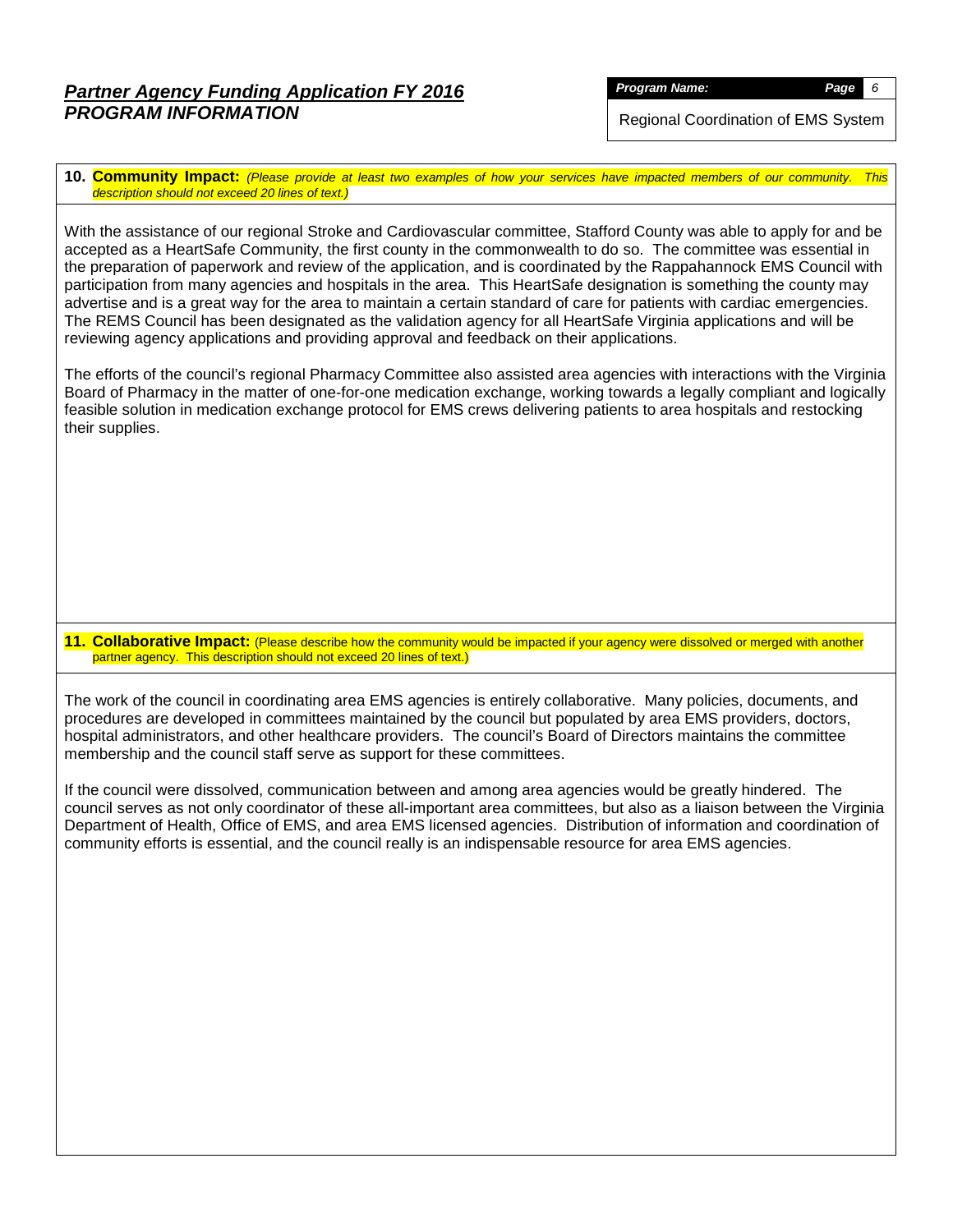# *Partner Agency Funding Application FY 2016 SERVICE DATA*

*Program Name: Page 7*

Regional Coordination of EMS System

| <b>Program Service Data:</b>                                                                     |                          |          |           |             |                   |               |           | June 30, 2014<br><b>Service Period:</b><br><b>July 1, 2013</b><br>to |                          |                         |                         |                         |                  |  |
|--------------------------------------------------------------------------------------------------|--------------------------|----------|-----------|-------------|-------------------|---------------|-----------|----------------------------------------------------------------------|--------------------------|-------------------------|-------------------------|-------------------------|------------------|--|
|                                                                                                  | <b>Total Served</b>      |          |           |             | Gender            |               |           | Race                                                                 |                          |                         |                         |                         |                  |  |
| <b>Locality Served</b>                                                                           | <b>FY2014</b>            |          | FY2016*   | <b>Male</b> |                   | <b>Female</b> | Caucasian |                                                                      | African<br>American      | Asian                   | Hispanic                | American<br>Indian      | Other            |  |
| Fredericksburg                                                                                   | N/A                      |          | N/A       | N/A         |                   | N/A           | N/A       |                                                                      | N/A                      | N/A                     | N/A                     | N/A                     | N/A              |  |
| <b>Caroline</b>                                                                                  | N/A                      |          | N/A       | N/A         |                   | N/A           | N/A       |                                                                      | N/A                      | N/A                     | N/A                     | N/A                     | N/A              |  |
| <b>King George</b>                                                                               | N/A                      |          | N/A       | N/A         |                   | N/A           | N/A       |                                                                      | N/A                      | N/A                     | N/A                     | N/A                     | N/A              |  |
| Spotsylvania                                                                                     | N/A                      |          | N/A       | N/A         |                   | N/A           | N/A       |                                                                      | N/A                      | N/A                     | N/A                     | N/A                     | N/A              |  |
| <b>Stafford</b>                                                                                  | N/A<br>N/A<br>N/A<br>N/A |          | N/A       |             | N/A               | N/A           | N/A       | N/A                                                                  | N/A                      |                         |                         |                         |                  |  |
| Other                                                                                            | N/A                      |          | N/A       | N/A         |                   | N/A           | N/A       |                                                                      | N/A                      | N/A                     | N/A                     | N/A                     | N/A              |  |
| <b>Total</b>                                                                                     | N/A                      |          | N/A       | N/A         |                   | N/A           | N/A       |                                                                      | N/A                      | N/A                     | N/A                     | N/A                     | N/A              |  |
| *Please include the projected number to be served in each locality for the upcoming fiscal year. |                          |          |           |             |                   |               |           |                                                                      |                          |                         |                         |                         |                  |  |
|                                                                                                  |                          |          |           |             |                   |               |           |                                                                      |                          |                         |                         |                         |                  |  |
|                                                                                                  |                          |          |           |             | <b>Age Groups</b> |               |           |                                                                      |                          |                         | <b>Income Levels</b>    |                         |                  |  |
| <b>Locality Served</b>                                                                           | $0 - 4$                  | $5 - 10$ | $11 - 13$ | $14 - 18$   | 19-25             | 26-40         | 41-60     | $60 +$                                                               | <b>Under</b><br>\$10,000 | $$10,000 -$<br>\$19,000 | $$20,000 -$<br>\$39,000 | $$40,000 -$<br>\$59,000 | Over<br>\$60,000 |  |
| Fredericksburg                                                                                   | N/A                      | N/A      | N/A       | N/A         | N/A               | N/A           | N/A       | N/A                                                                  | N/A                      | N/A                     | N/A                     | N/A                     | N/A              |  |
| <b>Caroline</b>                                                                                  | N/A                      | N/A      | N/A       | N/A         | N/A               | N/A           | N/A       | N/A                                                                  | N/A                      | N/A                     | N/A                     | N/A                     | N/A              |  |
| <b>King George</b>                                                                               | N/A                      | N/A      | N/A       | N/A         | N/A               | N/A           | N/A       | N/A                                                                  | N/A                      | N/A                     | N/A                     | N/A                     | N/A              |  |
| Spotsylvania                                                                                     | N/A                      | N/A      | N/A       | N/A         | N/A               | N/A           | N/A       | N/A                                                                  | N/A                      | N/A                     | N/A                     | N/A                     | N/A              |  |
| <b>Stafford</b>                                                                                  | N/A                      | N/A      | N/A       | N/A         | N/A               | N/A           | N/A       | N/A                                                                  | N/A                      | N/A                     | N/A                     | N/A                     | N/A              |  |
| <b>Other</b>                                                                                     | N/A                      | N/A      | N/A       | N/A         | N/A               | N/A           | N/A       | N/A                                                                  | N/A                      | N/A                     | N/A                     | N/A                     | N/A              |  |

**Please describe below your data collection methodology and tracking measures. Indicate systems or processes that are used and responsible parties. Please also describe how your projections are determined for the upcoming year. If any of the above information is not available, please indicate why:**

The council does not collect or track gender, race, age or income data on users of this program. Provider information is not obtained when support is given. The CISM program is a confidential, counseling based program accredited by the Virginia Department of Health, Office of EMS, and only the bi-annual statistical data they request (detailing number and types of calls, without specific information about individuals) is collected and reported to OEMS. Committee attendance is tracked using self-reporting methods, but data regarding age, sex, race, and income are not provided and these numbers are not an accurate representation of the total number of individuals served.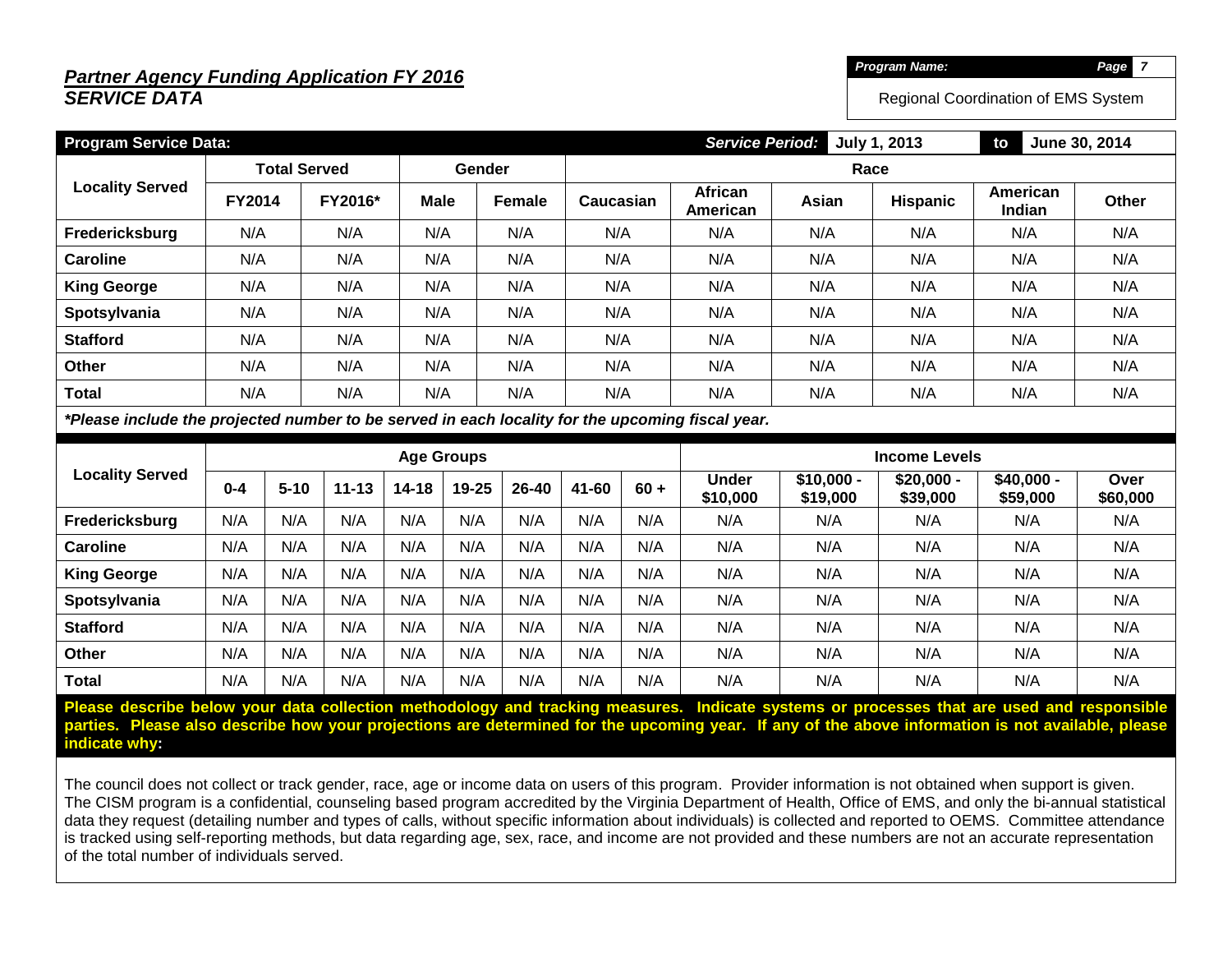| <b>Partner Agency Funding Application FY2016</b> |                      |      |
|--------------------------------------------------|----------------------|------|
| <b>PROGRAM INFORMATION</b>                       | <b>Program Name:</b> | Page |

Community Awareness & Outreach

Each agency submitting a funding request must fill out the following pages for each program serving citizens within the region and for which funding is requested. Any incomplete applications or programs that do not have a full application will not be considered for funding. PLEASE do not include any unrequested information. Each locality reserves the right to request

| additional information once the application has been submitted. |                                                                   |        |                           |  |  |  |  |  |  |  |
|-----------------------------------------------------------------|-------------------------------------------------------------------|--------|---------------------------|--|--|--|--|--|--|--|
| <b>Program Name:</b>                                            | <b>Community Awareness and Outreach</b><br>Is this a new program? |        | $\Box$ Yes $\bm{X}$ No    |  |  |  |  |  |  |  |
| <b>Program Contact:</b>                                         | E. Wayne Perry                                                    | Title: | <b>Executive Director</b> |  |  |  |  |  |  |  |
| Telephone Number:                                               | 540-373-0249 x1002                                                |        |                           |  |  |  |  |  |  |  |
| E-Mail Address:                                                 | wperry@vaems.org                                                  |        |                           |  |  |  |  |  |  |  |
|                                                                 |                                                                   |        |                           |  |  |  |  |  |  |  |

**1. Program Purpose/Description:** *(the following description should not exceed 10 lines of text)*

The Council, in partnership with area EMS agencies, conducts yearly public education programs which serve to enhance our system's effectiveness by informing our community about the types of services available, how best to utilize them, and the importance of prevention in medical well-being. Each year during National EMS Week, we educate area elementary students with our award-winning "9-1-1 For Kids" program. As required by the Office of EMS, we support the Governor's EMS Awards Program to honor and highlight our EMS system, by conducting a yearly Regional EMS Awards Program. Throughout the year council staff also participate in public speaking events, health fairs, and other outreach activities.

**2.** Justification of Need: (Please state clearly why this service should be provided to the citizens of the region and why the localities should *consider this funding request. If this is a new program, be sure to include the benefit to the region for funding a new request. The following should not exceed 10 lines of text, and should include the most recent data available.)*

Public understanding of how the area Emergency Medical Services system works is essential. Education allows for the development of an understanding regarding how to best utilize services offered to the public. By educating the public through our "9-1-1 for Kids" program, public education endeavors, and highlighting the achievements of individuals and agencies in our EMS system through our Regional Awards, we can help ensure that the citizenry work collaboratively with emergency medical personnel for the most efficacious provision of care. When citizens understand what providers need in order to provide assistance, providers' jobs become easier and care more effective. In FY2014, our "9-1-1 for Kids" program served HOWMANYPEOPLE in PD16; participation in our other programs is markedly more difficult to track and we do not have a number accurately representing the number of persons served.

**3. Program Collaboration:** *(The following should describe, in detail, examples of collaborative efforts and key partnerships between your program and other programs or agencies in the area, and should not exceed 10 lines of text.)*

REMS participates in a joint collaboration between Mary Washington Healthcare, HCA, and the Virginia Department of Health on a Healthy Communities project. Our executive director served on the steering committee of this project, for which we do not have statistical data. We plan to continue our involvement in education and outreach, and hope to expand our scope and contact with additional programs and services. We are currently working with the American Heart Association on their Hands-Only CPR program and we are actively reviewing information for a community paramedic program in the region.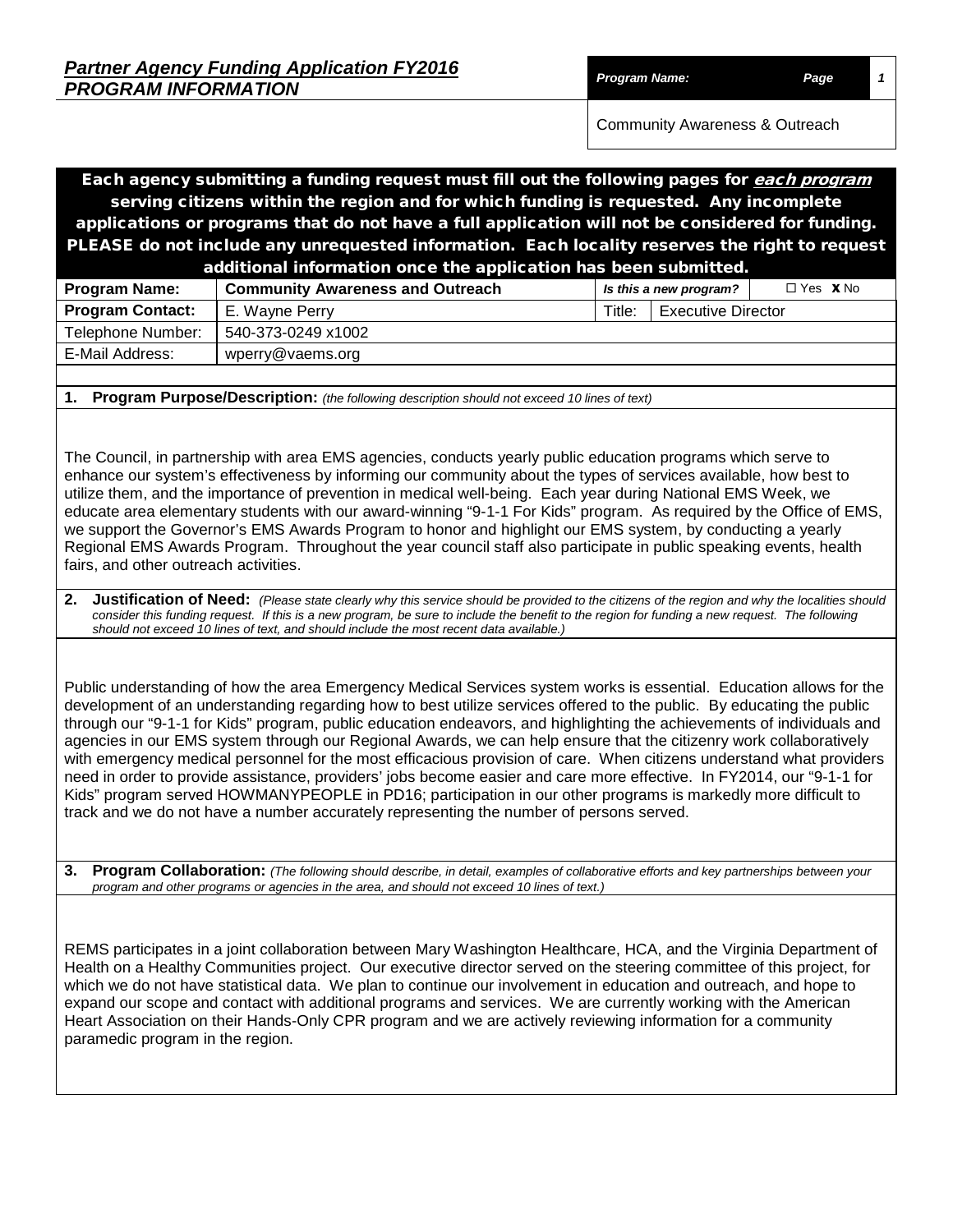*Program Name: Page 2*

Community Awareness & Outreach

**4. Program Audience and Service Delivery:** *(The following should describe the program's intended audience or client base and how those clients are served. This should include the location of the service and what geographic areas are served or targeted for service. If your program has specific entry or application criteria, please describe it below. Please do not exceed 10 lines of text.)*

Planning District 16 and 9 citizens. Our "9-1-1 for Kids" program focuses specifically on area second grade students and EMS providers. Each year we target all locality schools for participation, and our target remains reaching 25 schools throughout the region. The "9-1-1 For Kids" and Regional EMS Awards programs are conducted over a two week period in the month of May. Public speaking events regarding health and our EMS system are conducted throughout the year as requested.

**5. Client Fees:** *(Please describe the fees clients must pay for the services provided in this program, and how those fees are determined.)*

No fees are charged for this service.

**6. Budget Information:** *(Please complete the following chart with the financial information for this program. In each area include the dollars specifically allocated/requested for this program.)*

|                                         | FY2014 Actual | <b>FY2015 Budgeted</b> | FY2016 Projected |
|-----------------------------------------|---------------|------------------------|------------------|
| <b>Caroline</b>                         | \$420         | \$420                  | \$427            |
| Fredericksburg                          | \$396         | \$396                  | \$405            |
| <b>King George</b>                      | \$355         | \$355                  | \$355            |
| Spotsylvania                            | \$600         | \$600                  | \$1,821          |
| <b>Stafford</b>                         | \$480         | \$480                  | \$1,960          |
| <b>United Way</b>                       | $- -$         | --                     | --               |
| <b>Grants</b>                           | $- -$         | --                     | --               |
| <b>Client Fees</b>                      | --            | --                     | --               |
| <b>Fundraising</b>                      | \$510         | \$600                  | \$750            |
| <b>Other</b>                            | \$31,792      | \$35,821               | \$34,054         |
| <b>Total Program Budget</b><br>for PD16 | \$34,553      | \$38,672               | \$39,772         |

**Please indicate, in detail, reasons for increases or decreases in the amounts requested for FY2016. Include whether these changes come from increases in personnel, benefits, or operating expenses. If an increase is being requested, please describe the impact not receiving an increase would have on the program. In particular, please describe in detail if any increase is sought for new positions or personnel.**

- For FY2016, our Community Awareness and Outreach program funding request has increased with the intention of renewing suspended programs such as motorcycle helmet safety, diabetes education, community CPR, and expanding the 9-1-1 for Kids program to include more schools in the region.
- We would like to add additional outreach programs to include helmet/motorcycle safety awareness, blood pressure screenings, child safety seat inspections, and other important programs which help to educate and protect the citizens against illness and injury.
- The council also hopes to increase participation in the Regional EMS Awards by offering area providers incentives to participate.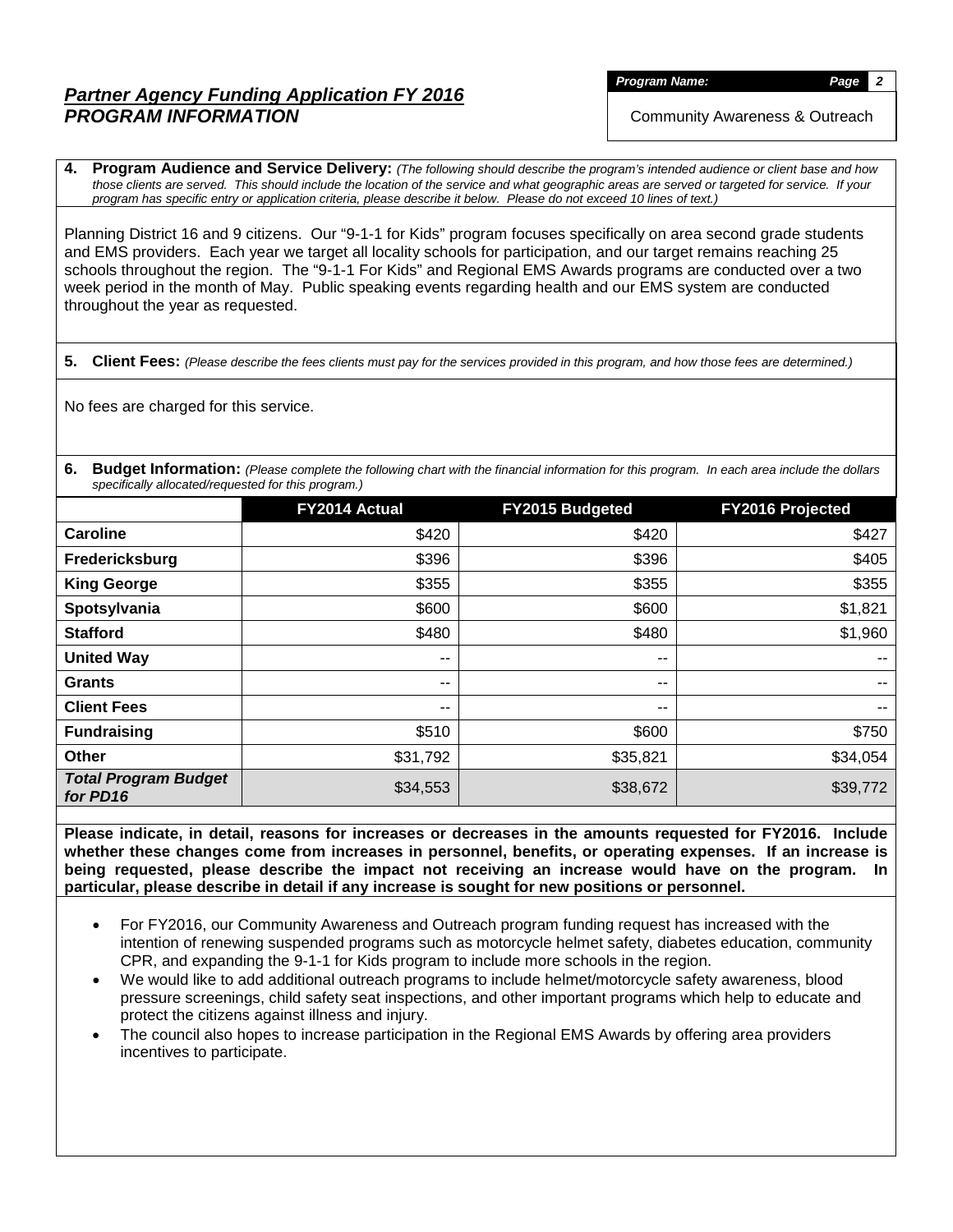Community Awareness & Outreach

|                | 7. Goals, Objectives, & Evaluation: (Please provide the following information regarding the goals and objectives for your program.<br>Space has been provided for two goals, with two objectives per goal. If your agency is funded by the United Way, please include a copy of your<br>Logic Model for this program as a supplemental attachment. Individual descriptions should not exceed 5 lines of text.) |
|----------------|----------------------------------------------------------------------------------------------------------------------------------------------------------------------------------------------------------------------------------------------------------------------------------------------------------------------------------------------------------------------------------------------------------------|
|                | <b>Program Goal 1:</b>                                                                                                                                                                                                                                                                                                                                                                                         |
|                | Strengthen community awareness and proper use of regional emergency health care system through public education<br>programs.                                                                                                                                                                                                                                                                                   |
|                | <b>Objectives:</b>                                                                                                                                                                                                                                                                                                                                                                                             |
|                |                                                                                                                                                                                                                                                                                                                                                                                                                |
| 1a.            | Educate 2,300 second grade students in service area with the "9-1-1 For Kids" program.                                                                                                                                                                                                                                                                                                                         |
| 1 <sub>b</sub> | Collaborate with other community resources and agencies to ensure public education and prevention needs are<br>met.                                                                                                                                                                                                                                                                                            |
|                | Program Goal 2:                                                                                                                                                                                                                                                                                                                                                                                                |
|                | Highlight outstanding achievement and promote retention in our EMS system through a Regional Awards Program that<br>will facilitate a greater participation in the Governor's EMS Awards Program, run by the Virginia Department of Health,<br>Office of EMS, which serve as incentive and encouragement for EMS provider retention and agency performance.                                                    |
|                |                                                                                                                                                                                                                                                                                                                                                                                                                |
|                | <b>Objectives:</b>                                                                                                                                                                                                                                                                                                                                                                                             |
| 2a.            | Establish an annual Regional Awards Program for service area, recognizing 11 award categories and winners.                                                                                                                                                                                                                                                                                                     |
|                |                                                                                                                                                                                                                                                                                                                                                                                                                |
| 2b.            | Acknowledge the achievements of regional winners within the community and at the state level through<br>nomination to the annual Governor's EMS Awards Program.                                                                                                                                                                                                                                                |
|                |                                                                                                                                                                                                                                                                                                                                                                                                                |

 $\blacksquare$ 

*Program Name: Page 3*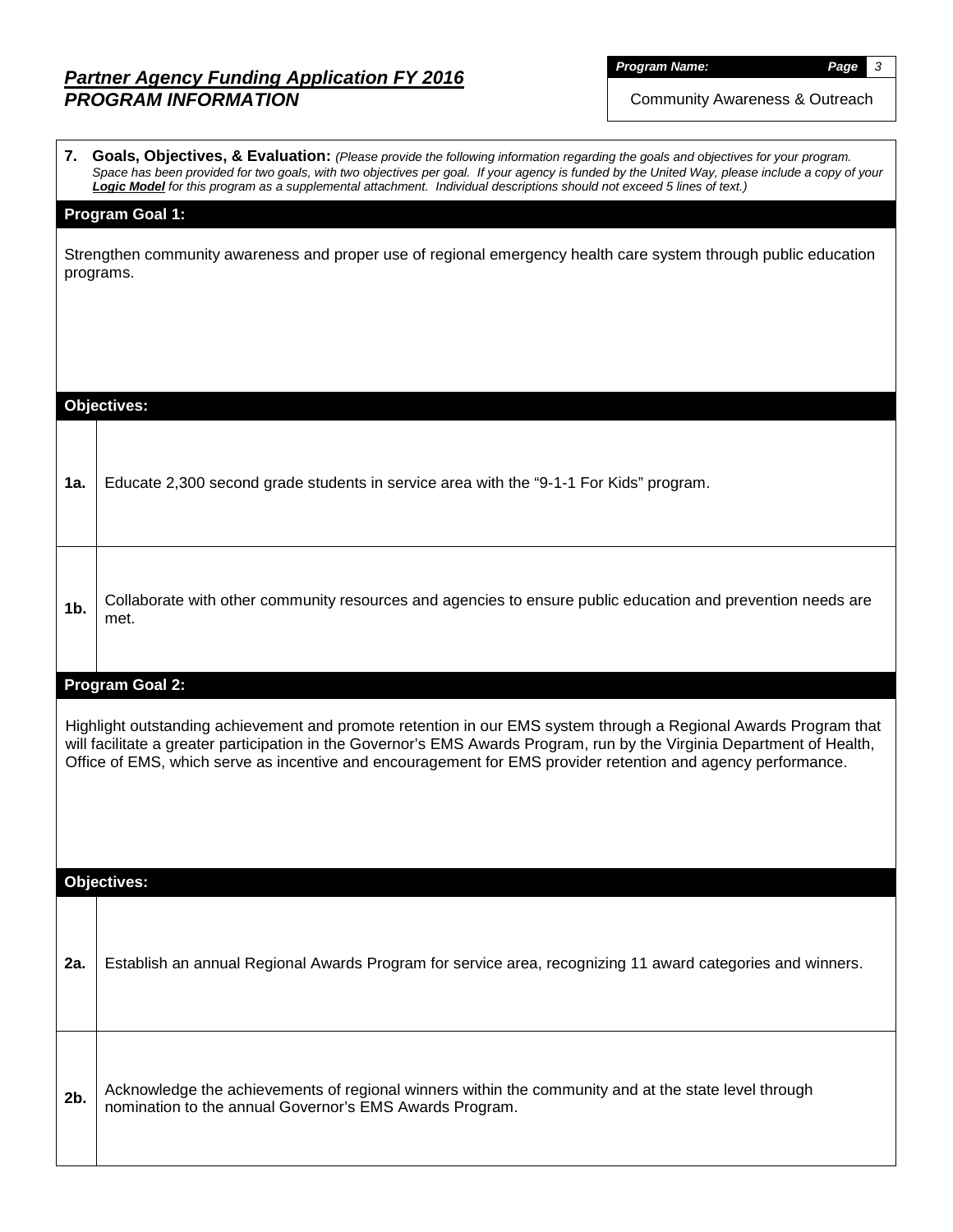Community Awareness & Outreach

### **Evaluation Method:** *(Please describe the method used to measure the above goals/objectives. Please do not exceed 10 lines of text.)*

The Virginia Department of Health, Office of EMS, monitors our required deliverables for the Community Awareness and Outreach programs. The council evaluates program performance through feedback from schools participating in "9-1-1 for Kids" and by monitoring participation with the Regional EMS Awards. The council also requests feedback regarding successful application of skills learned by students through the "9-1-1 for Kids" program via voluntary reporting from participating classroom teachers.

#### **8. Outcome Data:** *(Please give the most recent outcome data for the objectives above. Indicate below what time period the data covers.)*

*Data Collection Period:* July 1, 2013 – June 30, 2014

## **Objective 1a.**

In FY2014 the 9-1-1 For Kids Program reached 379 participants.

### **Objective 1b.**

In FY2014 the Council collaborated with five elementary schools within our service area to promote public education on our region's EMS system.

#### **Objective 2a.**

In FY2014 the Council conducted its 11<sup>th</sup> Annual Awards Recognition Program. There were 11 nominations submitted from across the region and 11 award winners selected.

#### **Objective 2b.**

In FY2014 the Council promoted 11 regional award winners and nominated all of them for the Governor's EMS Awards Program.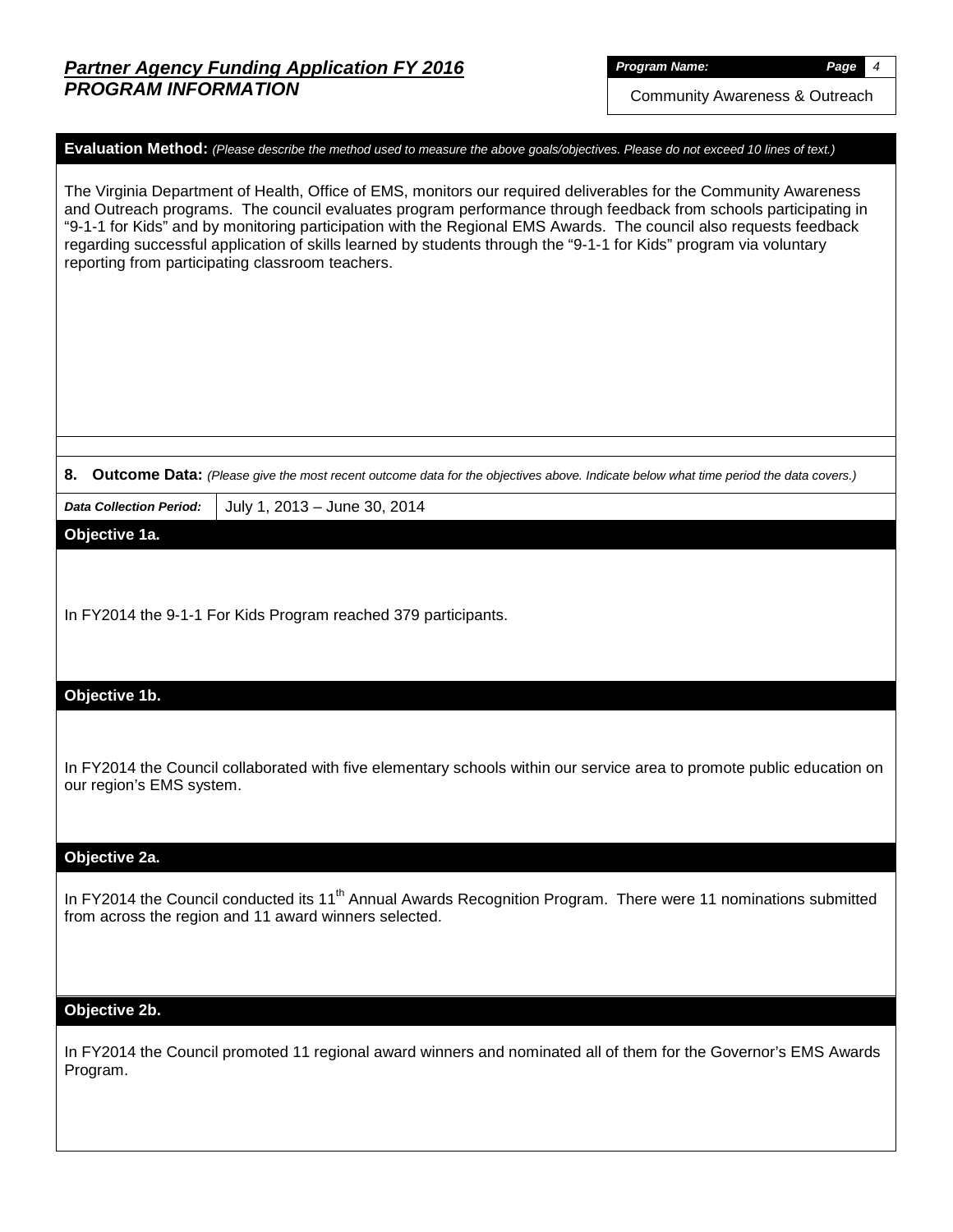*Program Name: Page 5*

Community Awareness & Outreach

**9. Program Goal Updates:** *(Please provide a brief description of the current status of your program goal(s), given your outcome data. For example, if reported data was well below the stated outcome measure, please indicate why you feel that is the case. Also, include how your outcome data will influence or modify the program for the upcoming fiscal year. These descriptions should not exceed 20 lines of text.)*

## **Program Goal 1:**

The council continued to work towards greater levels of school participation in the "9-1-1 for Kids" program in FY2014. An award-winning program in our region, the Virginia Department of Health, Office of EMS, continues to distribute a video highlighting our program and produced for statewide distribution under their "EMS Success Stories" series. Sharing the success of our program with others in the commonwealth is beneficial as they seek similar positive outcomes within their own communities.

We fell far short of our stated goal of 2,300 participants in FY2014 due to a lack of funding. In previous years, we have received funding from Rappahannock United Way for this particular program. We did not receive said funding for FY14, which limited our ability to promote and implement the program as planned.

If we receive adequate funding for this program for FY2016, we hope to expand our level of participation to our originally stated goal.

### **Program Goal 2:**

The council's Regional Awards highlight for the community the many achievements of providers and EMS agencies in the REMS region. The program continues to meet established objectives.

Individuals and agencies receiving recognition at our regional awards ceremonies have also moved on to receive recognition from the Governor at the state level, including Chancellor Fire and Rescue and Spotsylvania Volunteer Rescue Squad as Outstanding EMS Agencies.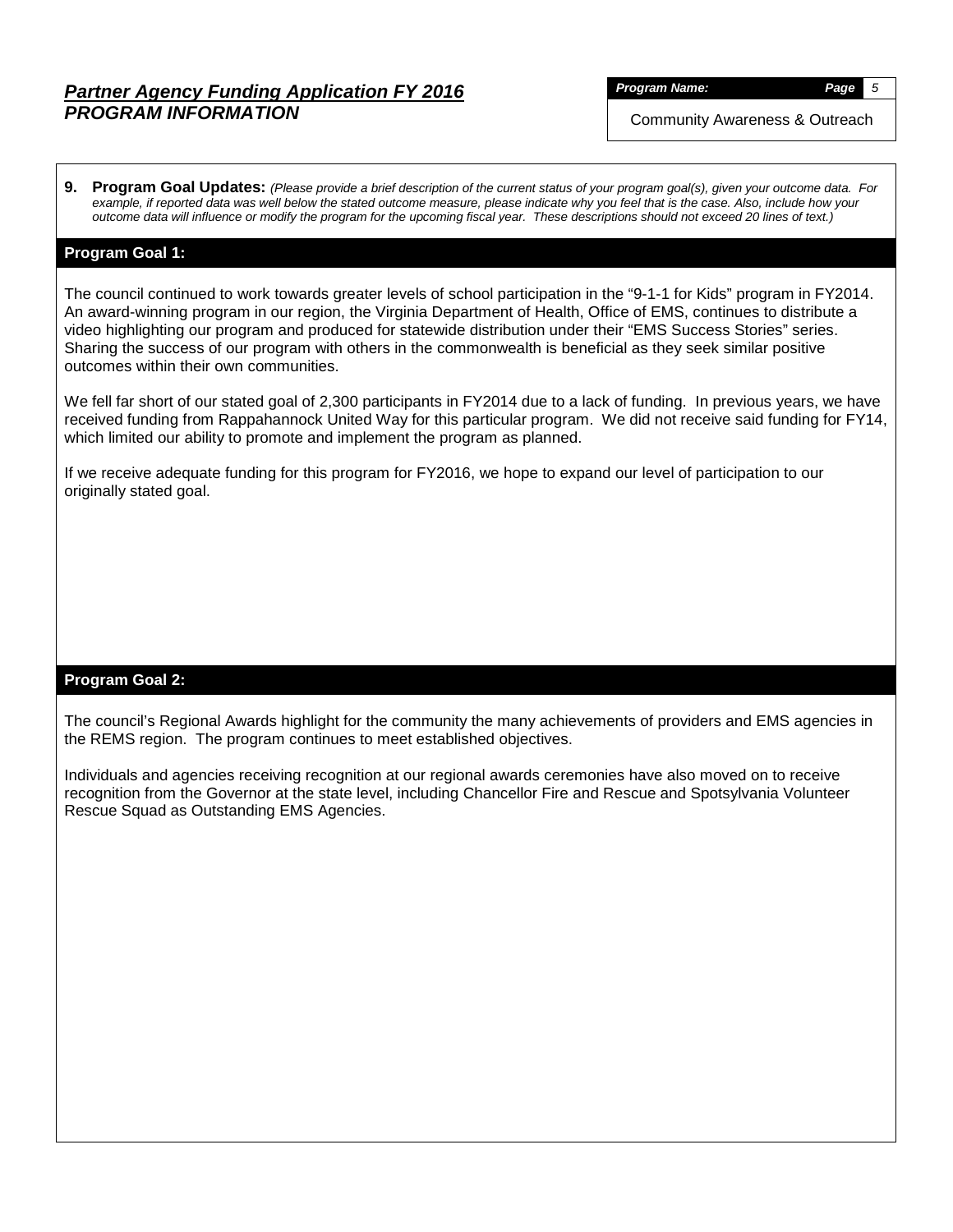*Program Name: Page 6*

Regional Coordination of EMS System

**10. Community Impact:** *(Please provide at least two examples of how your services have impacted members of our community. This description should not exceed 20 lines of text.)*

As a part of our Regional Awards program, the Rappahannock EMS Council awards one high school senior a \$1,000.00 scholarship for "Outstanding Contribution to EMS by a High School Senior." This is a high school senior who "who has been affiliated with an EMS agency within the Rappahannock EMS Region for at least six months, and who is currently enrolled or will be enrolled in an institution of higher learning or an accredited ALS training program in the coming year." While there are many volunteer EMS providers in the region, there is a shortage of Advanced Life Support Providers like Paramedics and Intermediates. Training for these certifications is expensive, and the \$1,000 scholarship can help defray these costs or the cost involved with attending any institute of higher education. This scholarship benefits not only the student, but also area EMS agencies (especially if the individual chooses to pursue ALS training). A well-educated provider is a well-qualified provider. One senior is chosen annually.

While dialing 9-1-1 may seem fairly straightforward, providing children with an understanding of when to call 9-1-1 and how to communicate effectively with an operator is extremely important. Each year, the council holds an art contest for the participants of the program that allows those students to illustrate their new understandings. In years past and in FY2014, the art submitted for our contest demonstrate a deeper understanding of emergency services than students may have previously had.

**11. Collaborative Impact:** (Please describe how the community would be impacted if your agency were dissolved or merged with another partner agency. This description should not exceed 20 lines of text.)

The Rappahannock EMS Council is an essential part of administering the regional awards—area agencies typically operate under and interact with other agencies in their county. While they may give recognition to providers and agencies in that area, there is no other group providing the kind of regional awards that are given by the council. The council solicits nominations from area agencies, presents them to an awards committee, finances the awards banquet, and provides the actual awards to be given out. Area agencies could certainly offer their own awards ceremonies, but these would not offer the opportunity to be recognized regionally.

The "9-1-1 for Kids" program is a collaborative effort between the council and area agencies that elect to participate. "9-1-1 for Kids" is a national program and may be adopted by agencies as they choose, but the REMS staff serves as support for these area agencies, allowing the EMS providers involved to focus on the classroom aspect of the program and allow the REMS staff to worry about administrative functions. The Rappahannock EMS Council also owns the "Red E. Fox" costume and DVDs used in the program, and loans them to agencies for their time in the schools.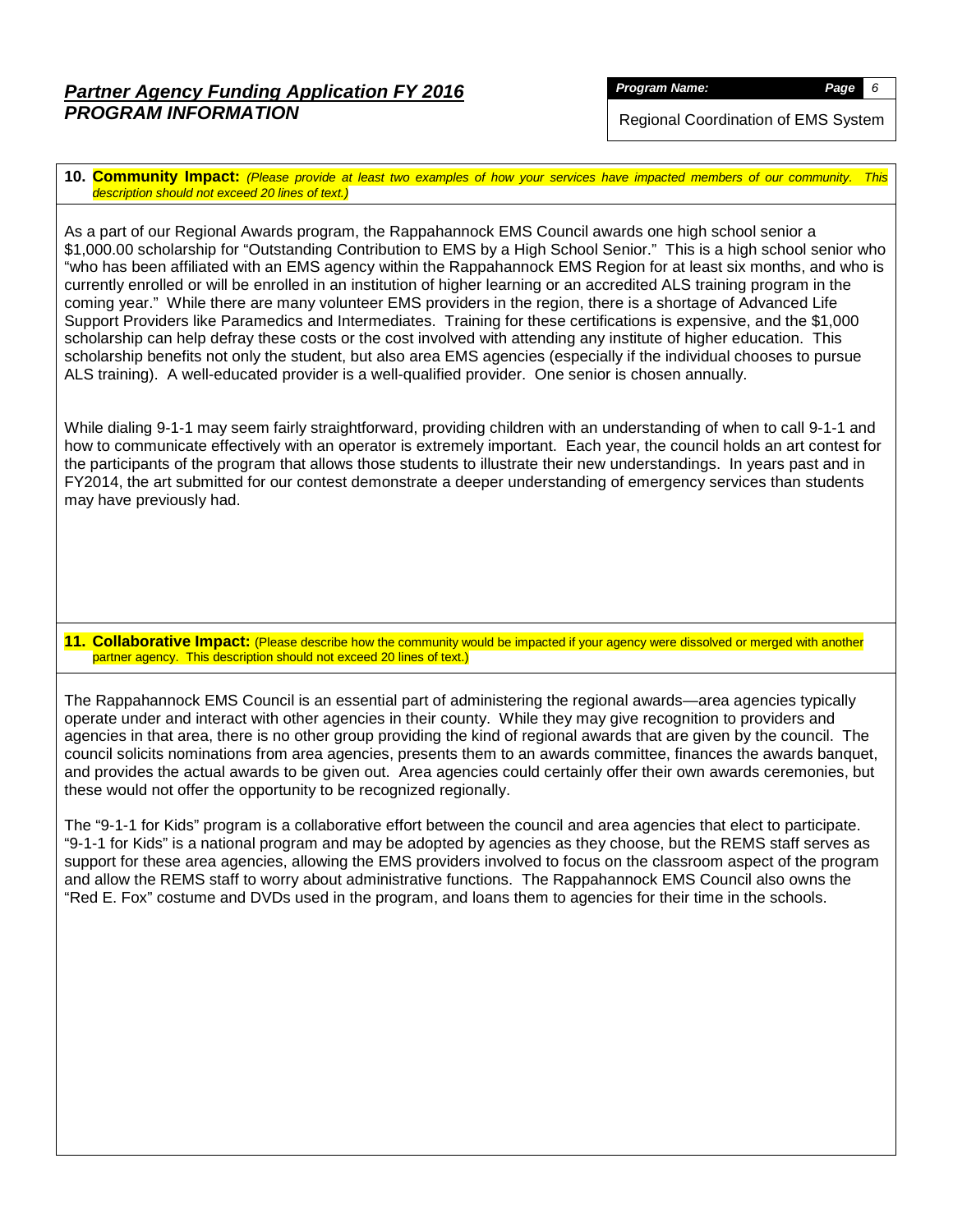# *Partner Agency Funding Application FY 2016 SERVICE DATA*

*Program Name: Page 7*

Community Awareness & Outreach

| <b>Program Service Data:</b>                                                                    |                     |         |      |                | <b>Service Period:</b><br>July 1, 2013<br>June 30, 2014<br>to |                          |       |          |                    |       |                |    |  |
|-------------------------------------------------------------------------------------------------|---------------------|---------|------|----------------|---------------------------------------------------------------|--------------------------|-------|----------|--------------------|-------|----------------|----|--|
|                                                                                                 | <b>Total Served</b> |         |      | Gender         | Race                                                          |                          |       |          |                    |       |                |    |  |
| <b>Locality Served</b>                                                                          | <b>FY2014</b>       | FY2016* | Male | <b>Female</b>  | Caucasian                                                     | African<br>American      | Asian | Hispanic | American<br>Indian | Other | <b>Unknown</b> |    |  |
| Fredericksburg                                                                                  |                     |         |      |                |                                                               |                          |       |          |                    |       |                |    |  |
| <b>Caroline</b>                                                                                 |                     |         |      |                |                                                               |                          |       |          |                    |       |                |    |  |
| <b>King George</b>                                                                              |                     |         |      | $\blacksquare$ |                                                               | $\overline{\phantom{a}}$ |       |          |                    |       |                |    |  |
| Spotsylvania                                                                                    |                     |         |      | -              | $\overline{\phantom{a}}$                                      |                          |       |          |                    |       |                |    |  |
| <b>Stafford</b>                                                                                 | 379                 | 400     | 211  | 168            | 219                                                           | 73                       |       | 40       |                    | 17    |                | 22 |  |
| Other                                                                                           |                     |         |      |                | $\overline{\phantom{a}}$                                      | $\overline{\phantom{a}}$ |       |          |                    |       |                |    |  |
| <b>Total</b>                                                                                    | 379                 | 400     | 211  | 168            | 219                                                           | 73                       |       | 40       |                    | 17    |                | 22 |  |
| tDleasa inaluda tha nuaisatad numbay ta ba sawyad in saab lasality fay tha unaaming fissal yaay |                     |         |      |                |                                                               |                          |       |          |                    |       |                |    |  |

*\*Please include the projected number to be served in each locality for the upcoming fiscal year.*

|                        | <b>Age Groups</b>        |          |           |           |                          |                          |                | <b>Income Levels</b>     |                          |                         |                         |                         |                      |
|------------------------|--------------------------|----------|-----------|-----------|--------------------------|--------------------------|----------------|--------------------------|--------------------------|-------------------------|-------------------------|-------------------------|----------------------|
| <b>Locality Served</b> | $0 - 4$                  | $5 - 10$ | $11 - 13$ | $14 - 18$ | $19 - 25$                | 26-40                    | 41-60          | $60 +$                   | <b>Under</b><br>\$10,000 | $$10,000 -$<br>\$19,000 | $$20,000 -$<br>\$39,000 | $$40,000 -$<br>\$59,000 | Over<br>\$60,0<br>00 |
| Fredericksburg         | $\blacksquare$           |          |           |           |                          | $\overline{\phantom{0}}$ |                | $\overline{\phantom{0}}$ | N/A                      | N/A                     | N/A                     | N/A                     | N/A                  |
| <b>Caroline</b>        | $\overline{\phantom{0}}$ |          |           |           |                          |                          |                | -                        | N/A                      | N/A                     | N/A                     | N/A                     | N/A                  |
| <b>King George</b>     | $\overline{\phantom{a}}$ | -        |           |           |                          |                          |                | -                        | N/A                      | N/A                     | N/A                     | N/A                     | N/A                  |
| Spotsylvania           | $\sim$                   |          |           |           | -                        | $\overline{\phantom{0}}$ | $\blacksquare$ | -                        | N/A                      | N/A                     | N/A                     | N/A                     | N/A                  |
| <b>Stafford</b>        | $\overline{\phantom{a}}$ | 379      |           |           | $\overline{\phantom{0}}$ | $\overline{\phantom{a}}$ | $\blacksquare$ | $\overline{\phantom{0}}$ | N/A                      | N/A                     | N/A                     | N/A                     | N/A                  |
| Other                  | $\overline{\phantom{a}}$ |          |           |           |                          | ۰                        |                | -                        | N/A                      | N/A                     | N/A                     | N/A                     | N/A                  |
| <b>Total</b>           | $\overline{\phantom{a}}$ | 379      |           |           | $\overline{\phantom{0}}$ | $\overline{\phantom{0}}$ |                | -                        | N/A                      | N/A                     | N/A                     | N/A                     | N/A                  |

**Please describe below your data collection methodology and tracking measures. Indicate systems or processes that are used and responsible parties. Please also describe how your projections are determined for the upcoming year. If any of the above information is not available, please indicate why:**

The data above represents participants in our "9-1-1 for Kids" program. Demographic information is provided by teachers in participating schools, and is collected via self-reporting through a form that is sent out with the informational packets about the program. The Rappahannock EMS Council does not collect information about income because we do not provide income-based services. We use Microsoft Access to track our data as it is entered by our Regional Field Coordinator. Projected figures are based on (a) population levels, (b) planned changes in marketing or recruitment of schools, (c) past fluctuation in participation.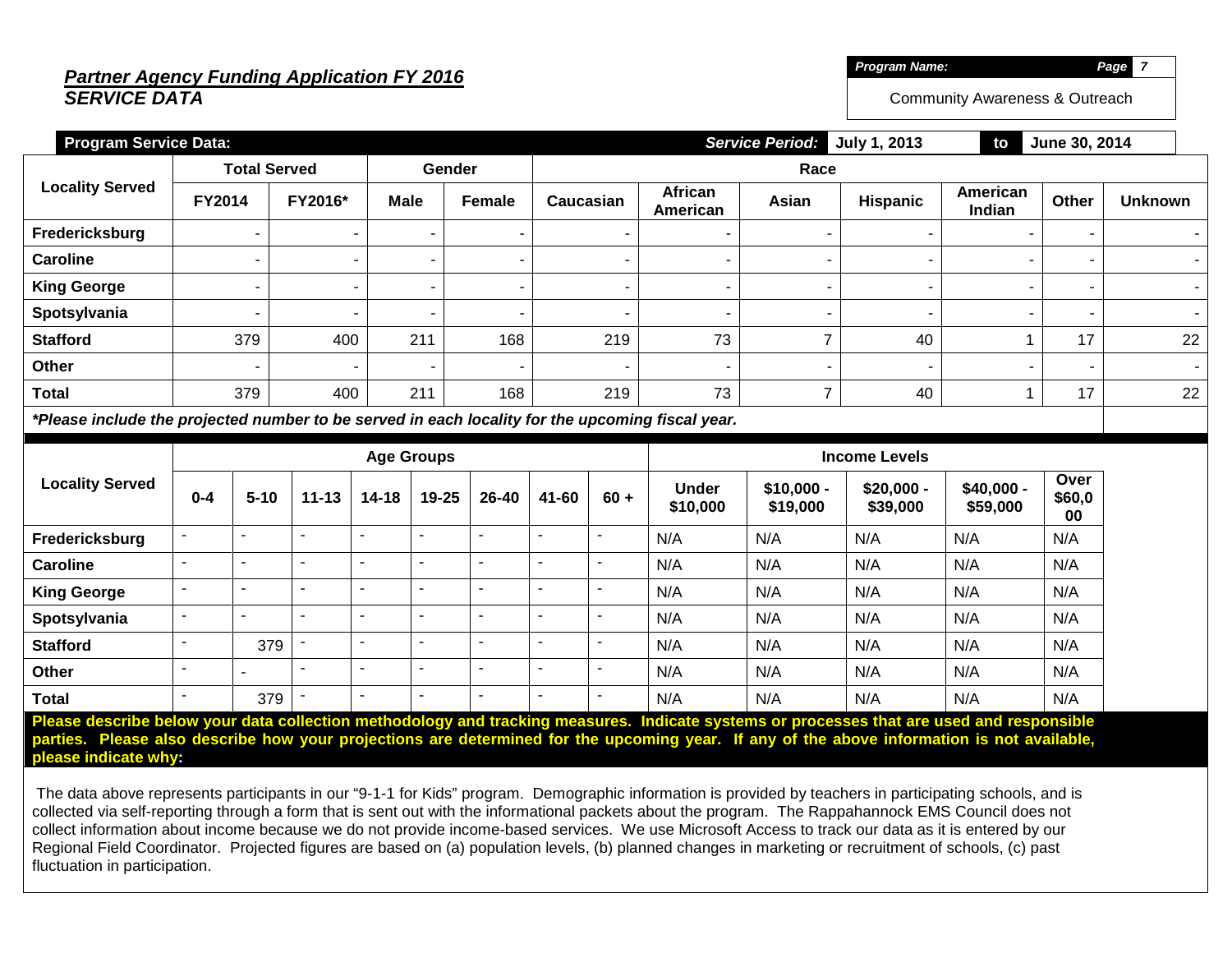| <b>Partner Agency Funding Application FY2016</b> |                      |      |  |
|--------------------------------------------------|----------------------|------|--|
| <b>PROGRAM INFORMATION</b>                       | <b>Program Name:</b> | Page |  |

Center

Regional Education/Training & Simulation

Each agency submitting a funding request must fill out the following pages for each program serving citizens within the region and for which funding is requested. Any incomplete applications or programs that do not have a full application will not be considered for funding. PLEASE do not include any unrequested information. Each locality reserves the right to request additional information once the application has been submitted.

| additional information once the application has been submitted. |                                                                      |        |                           |                        |  |  |  |  |  |
|-----------------------------------------------------------------|----------------------------------------------------------------------|--------|---------------------------|------------------------|--|--|--|--|--|
| <b>Program Name:</b>                                            | <b>Regional Education/Training &amp; Simulation</b><br><b>Center</b> |        | Is this a new program?    | $\Box$ Yes $\bm{X}$ No |  |  |  |  |  |
| <b>Program Contact:</b>                                         | E. Wayne Perry                                                       | Title: | <b>Executive Director</b> |                        |  |  |  |  |  |
| Telephone Number:                                               | 540-373-0249 x1002                                                   |        |                           |                        |  |  |  |  |  |
| E-Mail Address:                                                 | wperry@vaems.org                                                     |        |                           |                        |  |  |  |  |  |
|                                                                 |                                                                      |        |                           |                        |  |  |  |  |  |

**1. Program Purpose/Description:** *(the following description should not exceed 10 lines of text)*

Regional coordination and planning for the training needs of over 1,900 EMS providers is essential to the success of our health care delivery system. The council supports our region's training needs with our state-accredited Regional Training and Simulation Center which is host to over 1,500 hours of basic and advanced life support education yearly. Our facility includes full high-fidelity simulation capabilities and is the only one of its kind serving EMS agencies, providers, and health care agencies in the region. We maintain a staff of instructors and administrative support in order to serve area providers and maintain state accreditation. The council also provides regional oversight and coordination for area instructors, endorsements, ALS preceptors, and affiliation agreements with community hospitals for student clinical rotations necessary for provider training and certification. We are currently in the process of review for national accreditation, which may be completed by the end of FY15.

**2. Justification of Need:** *(Please state clearly why this service should be provided to the citizens of the region and why the localities should*  consider this funding request. If this is a new program, be sure to include the benefit to the region for funding a new request. The following *should not exceed 10 lines of text, and should include the most recent data available.)*

The Council plays a vital role in determining our regional training needs, coordinating education programs, and establishing the local guidelines and policies for education that are utilized by members of the EMS system of PD16. Our Regional Training and Simulation Center is the only accredited site in the region to offer the advanced level programs your citizens and agencies are seeking as well as full simulation labs. In FY2014, 786 citizens of PD16 were served in our Regional Education and Training Center programs.

**3. Program Collaboration:** *(The following should describe, in detail, examples of collaborative efforts and key partnerships between your program and other programs or agencies in the area, and should not exceed 10 lines of text.)*

By definition, our coordination of area EMS education is a collaborative effort. We work with area EMS agencies and the Office of Emergency Medical Services to keep programs running and in compliance with state standards. We help area education coordinators maintain their certifications and endorsements, and are able to refer area providers to needed services. We also work in conjunction with OEMS to maintain the training center—much of the equipment purchased was made possible by state grants.

We also offer courses taught by our own instructors. For this part of our program, our EMS Degree Program, we currently have a consortium agreement with Germanna Community College and are working towards making college credit available for those providers who choose to pursue their advanced life support training with us.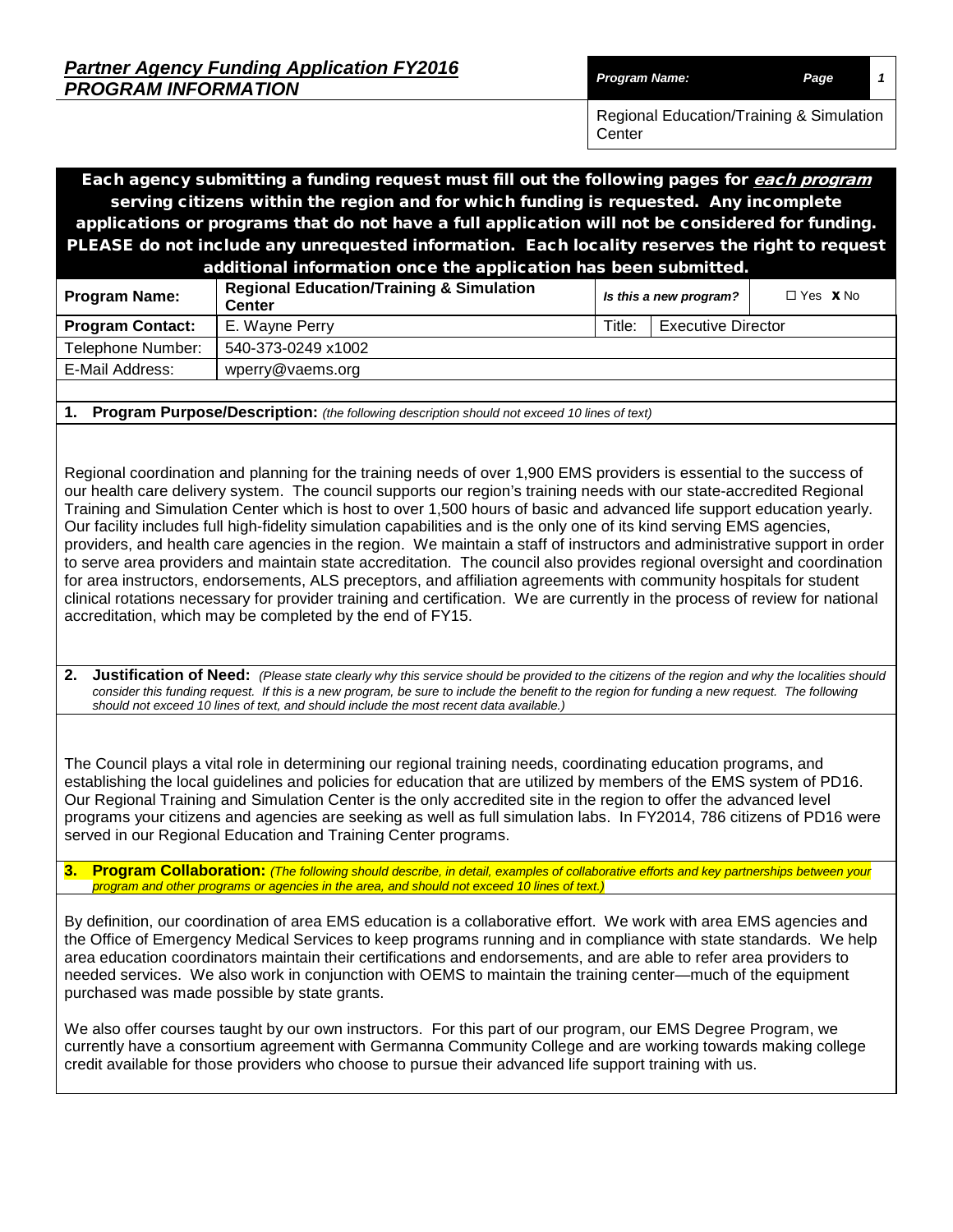*Program Name: Page 2*

Regional Education/Training & Simulation Center

**4. Program Audience and Service Delivery:** *(The following should describe the program's intended audience or client base and how those clients are served. This should include the location of the service and what geographic areas are served or targeted for service. If your program has specific entry or application criteria, please describe it below. Please do not exceed 10 lines of text.)*

Planning District 16 and 9 citizens, EMS agency providers, and healthcare professionals. Students must be a minimum of 16 years of age.

The Regional Training and Simulation Center is located in the City of Fredericksburg. The Training Programs planned for FY2016 will be conducted throughout the year. Full state certification programs take 4-7 months to conduct and include: Intermediate Program (370 hrs.); Paramedic Bridge Course (523 hrs.); EMT Basic (144 hrs.); ALS and BLS Refresher (48 hrs. and 24 hrs. respectively); PEPP (16 hrs.); GEMS (16 hrs.); ALS Preceptor Initial Course or Update (3 hrs. each); CTS Evaluator Initial or Update (2 hrs. each) courses. Other special programs to include simulation training will also be hosted or conducted.

**5. Client Fees:** *(Please describe the fees clients must pay for the services provided in this program, and how those fees are determined.)*

Training fees are set by our Board of Directors: Intermediate: \$2,350; Paramedic: \$2,850; EMT-B: \$500; Critical Intensive Care Paramedic: \$1,500; BLS / ALS Refresher: \$7.50 per CEU hour. Training Fees were increased in FY2013 due to significant decreases in funding from localities.

Use of the training center that does not require a REMS instructor is free for area EMS agencies and healthcare providers. This includes the use of our high-fidelity simulation equipment and classroom spaces.

| 6. Budget Information: (Please complete the following chart with the financial information for this program. In each area include the dollars |
|-----------------------------------------------------------------------------------------------------------------------------------------------|
| specifically allocated/requested for this program.)                                                                                           |

|                                         | FY2014 Actual | FY2015 Budgeted | FY2016 Projected |
|-----------------------------------------|---------------|-----------------|------------------|
| Caroline                                | \$3,203       | \$3,184         | \$3,240          |
| Fredericksburg                          | \$2,668       | \$3,001         | \$3,071          |
| <b>King George</b>                      | \$1,812       | \$2,683         | \$2,688          |
| Spotsylvania                            | \$4,548       | \$4,548         | \$13,800         |
| <b>Stafford</b>                         | \$3,641       | \$3,641         | \$14,853         |
| <b>United Way</b>                       | --            | --              | $\sim$ $\sim$    |
| <b>Grants</b>                           | \$22,255      | --              | $\sim$ $\sim$    |
| <b>Client Fees</b>                      | \$101,858     | \$123,806       | \$131,473        |
| <b>Fundraising</b>                      | \$3,866       | \$4,548         | \$5,685          |
| <b>Other</b>                            | \$118,057     | \$147,722       | \$126,662        |
| <b>Total Program Budget</b><br>for PD16 | \$261,908     | \$293,133       | \$301,472        |

**Please indicate, in detail, reasons for increases or decreases in the amounts requested for FY2016. Include whether these changes come from increases in personnel, benefits, or operating expenses. If an increase is being requested, please describe the impact not receiving an increase would have on the program. In particular, please describe in detail if any increase is sought for new positions or personnel.**

- The FY2016 program budget request for PD 16 governments is based upon a "full funding" agreed upon rate of  $\phi$  29 per capita. While operations have been streamlined, duties reassigned, raises and a position frozen, our operating costs have continued to increase.
- An increase in operating expenses include changes implemented to prepare for not only the national site accreditation process, which began prior to January 1, 2013, but also the implementation of a joint venture with Germanna Community College to establish an "EMS Degree Program."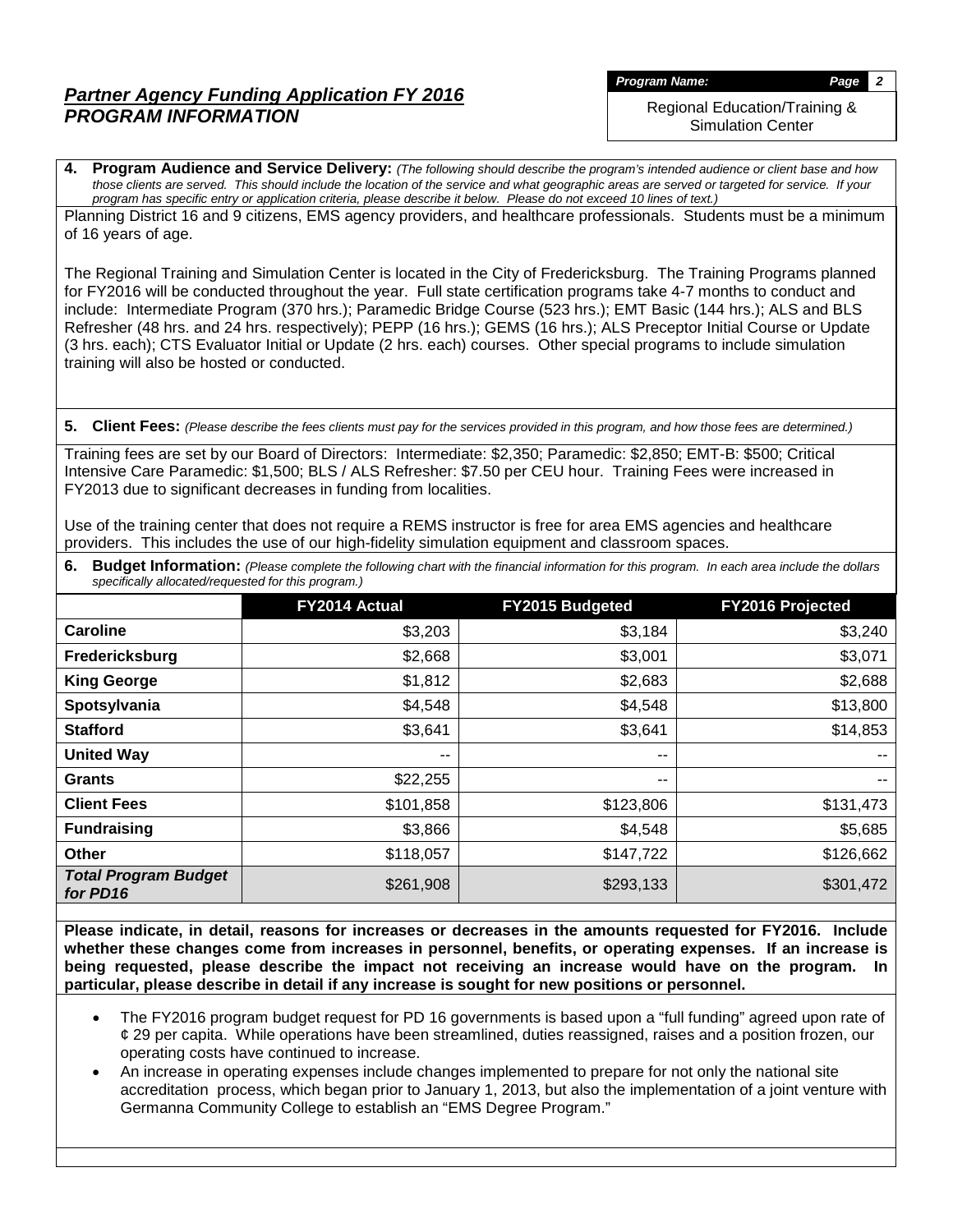*Program Name: Page 3*

Regional Education/Training & Simulation Center

|                | 7. Goals, Objectives, & Evaluation: (Please provide the following information regarding the goals and objectives for your program.<br>Space has been provided for two goals, with two objectives per goal. If your agency is funded by the United Way, please include a copy of your<br>Logic Model for this program as a supplemental attachment. Individual descriptions should not exceed 5 lines of text.) |
|----------------|----------------------------------------------------------------------------------------------------------------------------------------------------------------------------------------------------------------------------------------------------------------------------------------------------------------------------------------------------------------------------------------------------------------|
|                | <b>Program Goal 1:</b>                                                                                                                                                                                                                                                                                                                                                                                         |
|                | The following Program Goal reflects only one of many areas of our Regional Education / Training and Simulation<br>Center Program. For a more detailed list of goals and objectives please see our attached Strategic EMS Plan.                                                                                                                                                                                 |
|                | - Provide emergency health care educational opportunities at the basic and advanced level through an accredited<br>Regional Training Center to support the council's service area and needs.                                                                                                                                                                                                                   |
|                | <b>Objectives:</b>                                                                                                                                                                                                                                                                                                                                                                                             |
| 1a.            | Participants acquire emergency health care skills and knowledge to become skilled and effective, working in an<br>emergency health care setting through a variety of programs taught.                                                                                                                                                                                                                          |
| 1 <sub>b</sub> | Participants successfully complete programs and obtain state certification to provide emergency health care.<br>State certification is mandated in the Commonwealth in order to provide patient care with a licensed EMS agency.                                                                                                                                                                               |
|                | Program Goal 2:                                                                                                                                                                                                                                                                                                                                                                                                |
|                | The following Program Goal reflects only one of many areas of our Regional Education / Training and Simulation<br>Center Program. For a more detailed list of goals and objectives please see our attached Strategic EMS Plan.                                                                                                                                                                                 |
|                | - Evaluate and implement innovative training opportunities through the Regional Training Center to include the use of<br>simulation training and equipment.                                                                                                                                                                                                                                                    |
|                |                                                                                                                                                                                                                                                                                                                                                                                                                |
|                | <b>Objectives:</b>                                                                                                                                                                                                                                                                                                                                                                                             |
| 2a.            | Council maintains four (4) simulation labs with necessary equipment and trained staff to support its use by<br>community and health care partners.                                                                                                                                                                                                                                                             |
|                |                                                                                                                                                                                                                                                                                                                                                                                                                |
| 2b.            | Provide innovative training through use of simulation to improve program and student outcomes, with participants'<br>academic development and performance improved.                                                                                                                                                                                                                                            |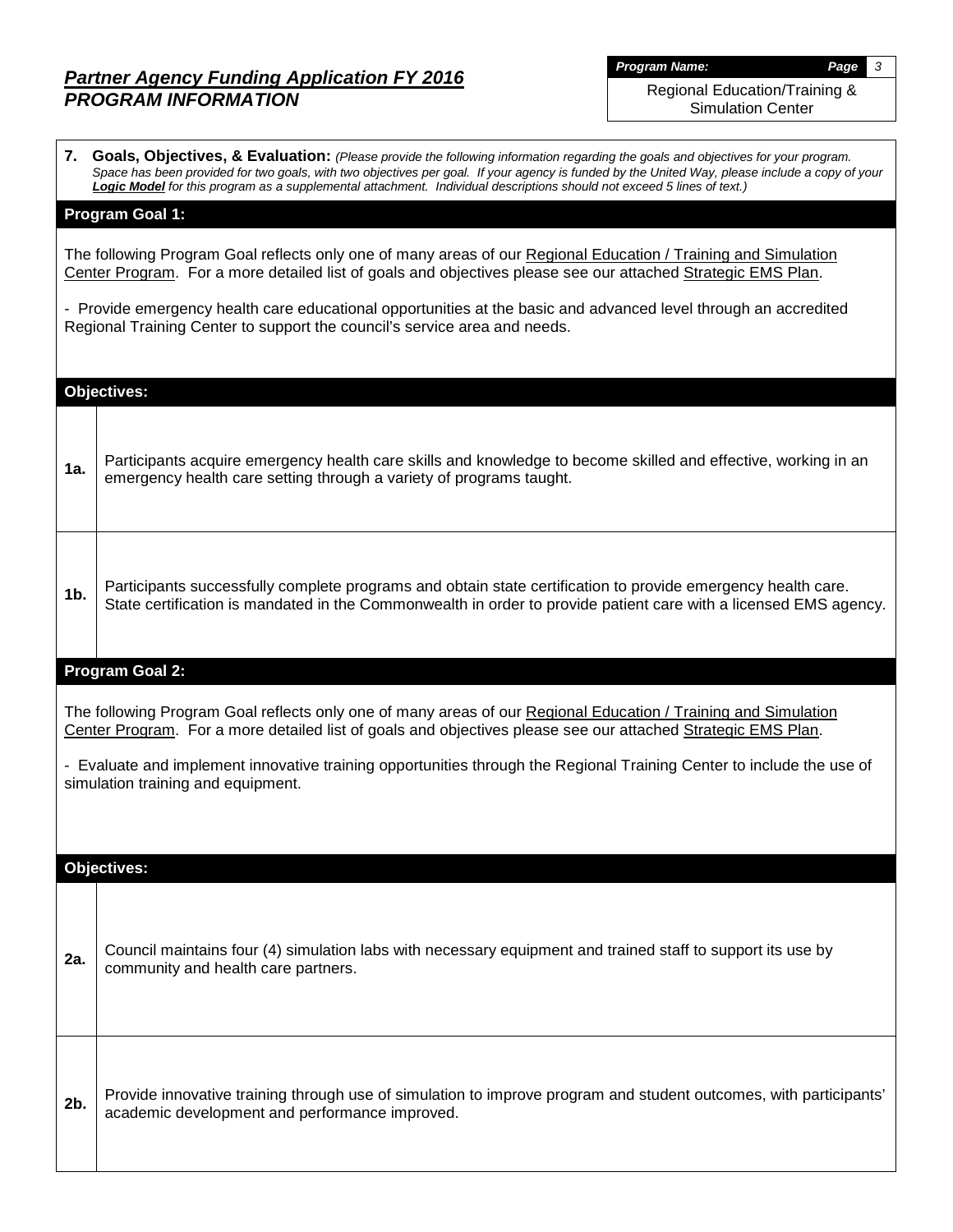*Program Name: Page 4* Regional Education/Training &

Simulation Center

### **Evaluation Method:** *(Please describe the method used to measure the above goals/objectives. Please do not exceed 10 lines of text.)*

The Regional EMS Education and Training Program is monitored by the Council's Regional Guidelines and Training Committee which is made up of training representatives from each of the localities that we serve. As a State Accredited site, our program is also monitored and evaluated yearly by the Virginia Department of Health, Office of EMS Education Division. Regular evaluations are completed by users of the programs and statistical data is tracked by council staff.

**8. Outcome Data:** *(Please give the most recent outcome data for the objectives above. Indicate below what time period the data covers.)*

*Data Collection Period:* July 1, 2013 – June 30, 2014

## **Objective 1a.**

Twenty approved EMS training programs and classes conducted directly by the Council in the Regional Training and Simulation Center and region to include a Paramedic Bridge program under new national education standards and in line with standards required for pending national site accreditation.

### **Objective 1b.**

Seven hundred students / participants served by all Regional Training Center programs conducted and/or sponsored.

**Objective 2a.**

Four full simulation labs maintained by council, with 7 faculty members trained on proper use and techniques of simulation component.

**Objective 2b.**

Fifty students / participants will be served by Simulation Center and additional specialty training programs under simulation component and labs, as community partners also utilize the Regional Training Center.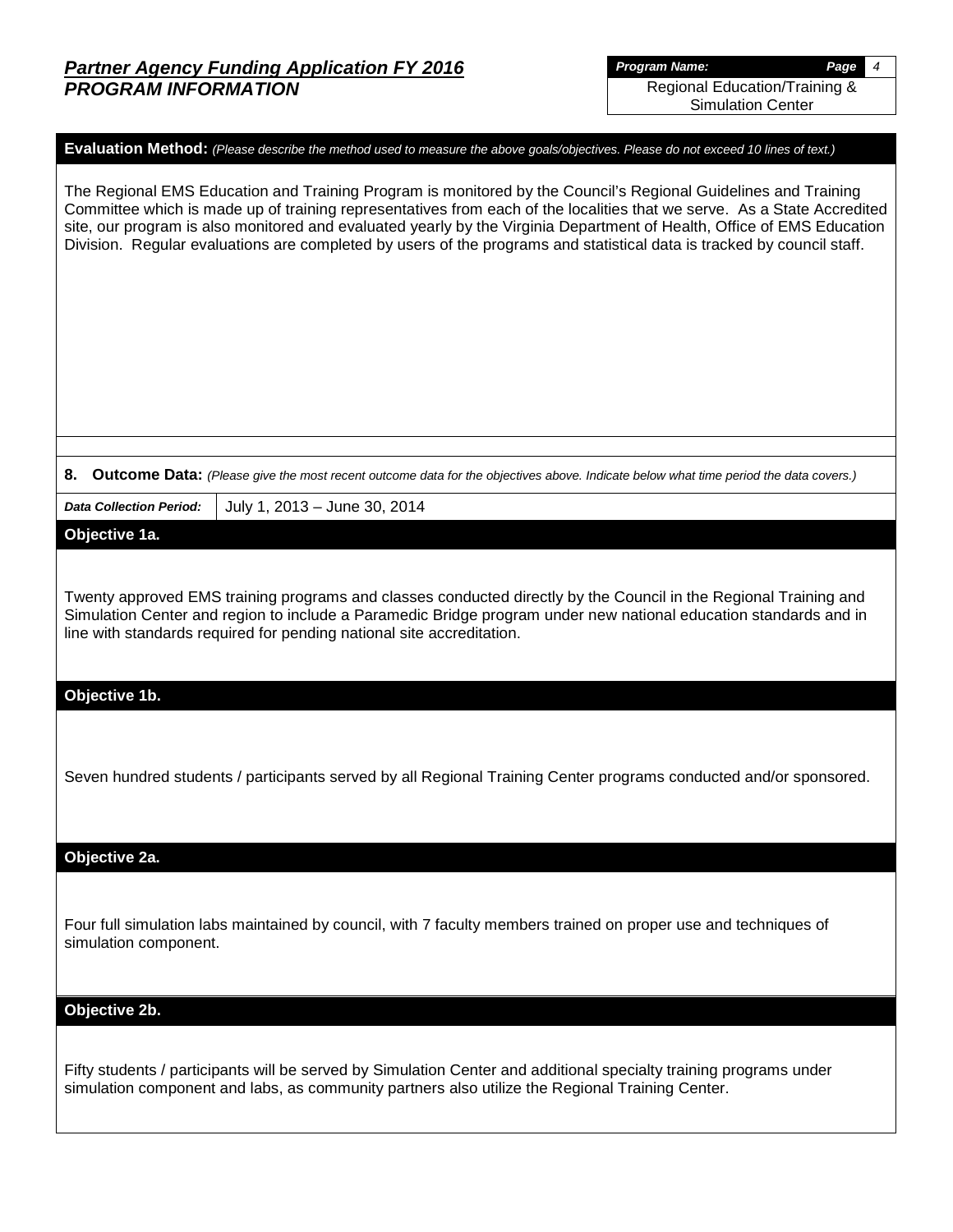*Program Name: Page 5*

Regional Education/Training & Simulation Center

**9. Program Goal Updates:** *(Please provide a brief description of the current status of your program goal(s), given your outcome data. For example, if reported data was well below the stated outcome measure, please indicate why you feel that is the case. Also, include how your outcome data will influence or modify the program for the upcoming fiscal year. These descriptions should not exceed 20 lines of text.)*

## **Program Goal 1:**

In FY2014 the Council's Regional Training and Simulation Center conducted the following training courses:

- 4 CISM Team Trainings
- 31 ALS Pretests administered
- 2 EMT-Basic Certification Courses
- 1 EMT-Intermediate Certification Course
- 1 Paramedic Bridge Certification Course
- 1 BLS Refresher Course
- 1 ALS Refresher Course
- Several stand-alone EMS refresher nights on shock, stroke, and trauma.
- 1 ALS Preceptor Course / Update
- 2 CPR Course
- 1 EMT Evaluator Training Classes
- Community Use of Regional Training Center for AirMedical Training, MWH: 12-Lead EKG, ACLS, AED, PALS, ENPC, STABLE, TNCC, HCP Renewal, OB SimMan Training, Stroke Train-the-Trainer. Leadership Fredericksburg, Germanna Community College Health Class – Fall & Spring semesters, etc.
- 786 students were served through Regional Training & Simulation Center during report period

In the coming year we expect to see increased use of the Regional Training & Simulation Center by the community and other health care partners as it is a valuable resource. We also received a grant at the end of FY12 which allowed us to update one of our training manikins to a new wireless version – which is much more appropriate for EMS training. This allows us to take the manikin outside for pre-hospital scenario training and also creates an opportunity where we could travel to EMS agencies with the manikin.

## **Program Goal 2:**

The Council has established four simulation labs in our Regional Training Center. These include 2 Sim-Mans, 2 Sim-Babies, a Sim-Newbie, and an OB / Childbirth simulator. In addition, we also maintain an IV simulator and difficult airway simulator for use in our programs.

Ten Council staff and part-time program faculty have been educated through Laerdal and with in-house training on the specific use of this specialty equipment in our programs.

In the last fiscal year, numerous certification and specialty classes were conducted for EMS agencies and other health care partners through the Training Center, Simulation Labs, and REMS Council staff. This exceeds our objectives and projected outcome for FY2014.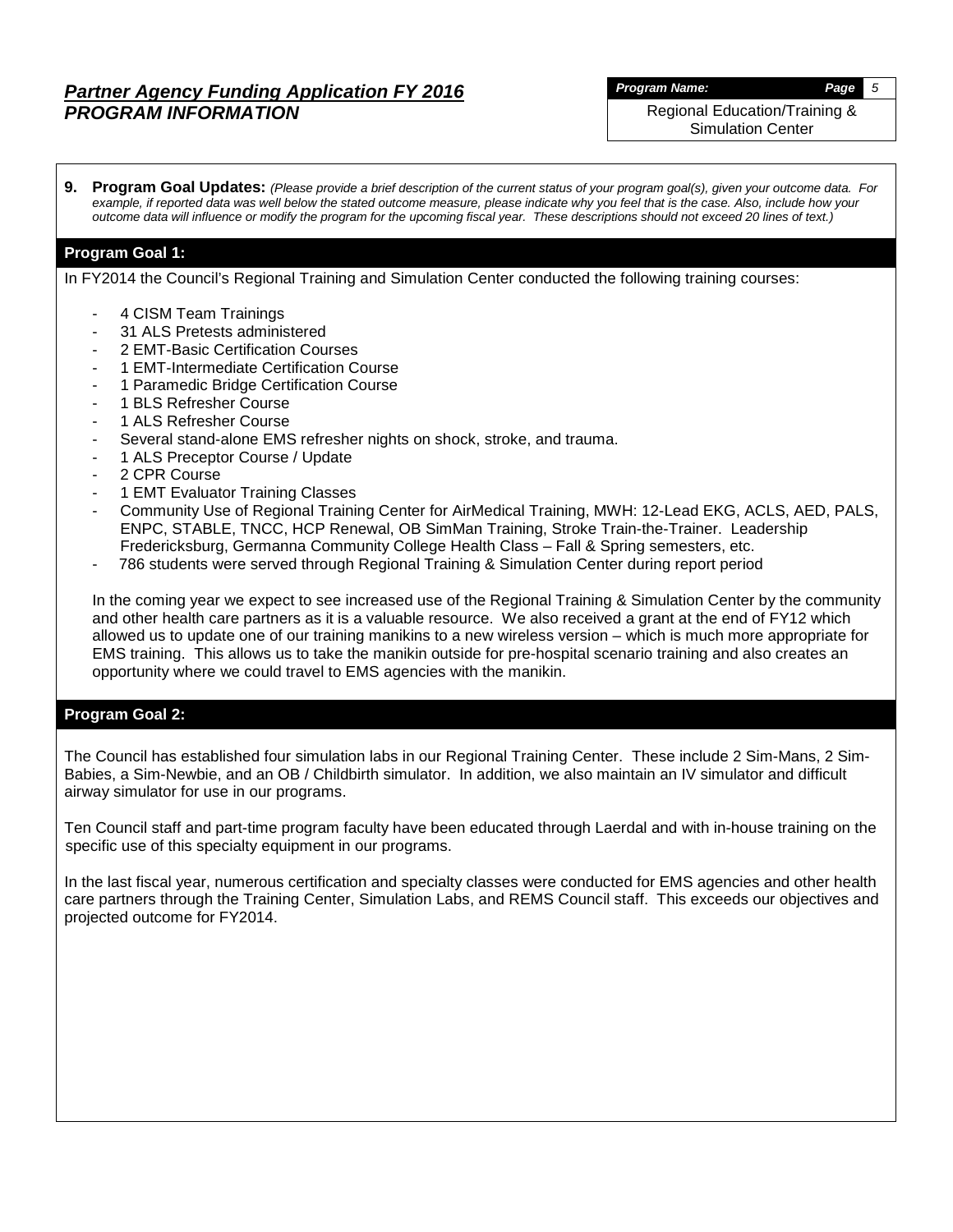*Program Name: Page 6*

Regional Education/Training & Simulation Center

**10. Community Impact:** *(Please provide at least two examples of how your services have impacted members of our community. This description should not exceed 20 lines of text.)*

In the Rappahannock EMS Council service area, access to Advanced Life Support training is limited. Our training programs provide the opportunity for providers to further their EMS education and, thereby, their EMS careers, whether professional or volunteer. In recent years, one of our students was going through a long period of unemployment. Originally a construction worker, he was laid off due to a decrease in demand for his services. After training with us for his Paramedic certification, he was able to find a position as a career EMS provider with Spotsylvania County.

Our training center stands as a valuable resource for many healthcare providers in the region. Mary Washington Healthcare regularly utilizes our facility for their staff training, including the Trauma Nursing Core Course and the Emergency Nursing Pediatric Course. Access to our facility allows MWHC to efficiently train large groups of nurses at the same time, utilizing technology made available by the council.

**11. Collaborative Impact:** (Please describe how the community would be impacted if your agency were dissolved or merged with another partner agency. This description should not exceed 20 lines of text.)

Our training center is unique to the area. No other agency owns the type of high-fidelity simulation equipment the council provides for free use by area agencies. Courses taught by our instructors are also offered at a markedly lower price than comparable for-profit institutions. This makes training more accessible to those with limited financial means. Our willingness to bill agencies for provider training also allows greater access to ALS training for area personnel and volunteers.

If the council were to be dissolved, the training center would no longer exist. There is no comparable facility in the area. We are the only council in the state to offer a high-fidelity simulation center, and many agencies have limited space in which to conduct training. Because our facility and courses are state-accredited, the possibility for partnerships is somewhat limited unless the other agency in question was to meet state requirements as well. Our facility is truly unique and an invaluable resource to area EMS and healthcare providers.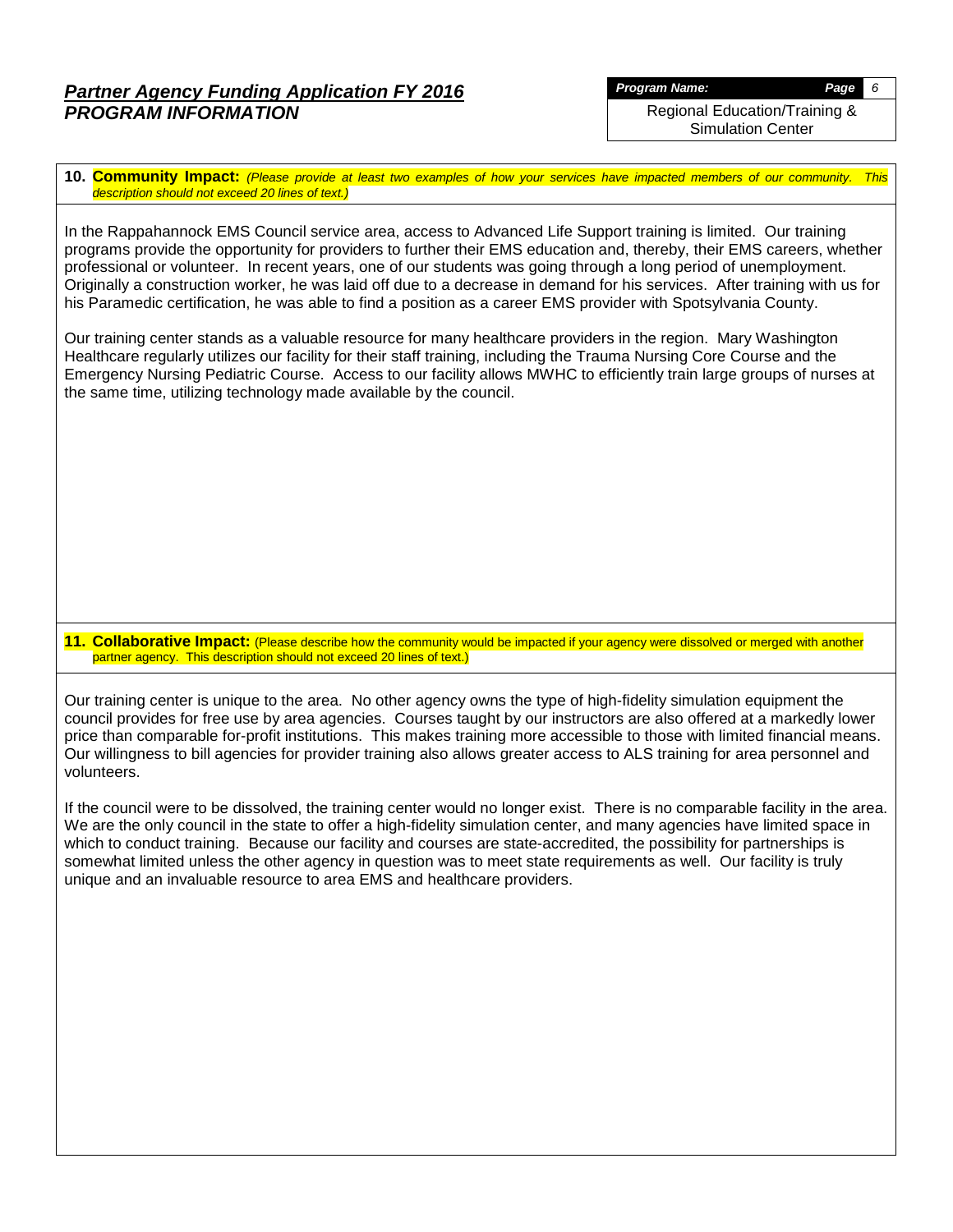# *Partner Agency Funding Application FY 2016 SERVICE DATA*

| Program Name:                            | Page 7 |  |
|------------------------------------------|--------|--|
| Regional Education/Training & Simulation |        |  |

**Center** 

| <b>Program Service Data:</b> |                          | <b>Service Period:</b><br>July 1, 2013<br>June 30, 2014<br>to |             |               |           |                     |       |          |                    |       |                |  |  |
|------------------------------|--------------------------|---------------------------------------------------------------|-------------|---------------|-----------|---------------------|-------|----------|--------------------|-------|----------------|--|--|
|                              | <b>Total Served</b>      |                                                               |             | Gender        | Race      |                     |       |          |                    |       |                |  |  |
| <b>Locality Served</b>       | <b>FY2014</b><br>FY2016* |                                                               | <b>Male</b> | <b>Female</b> | Caucasian | African<br>American | Asian | Hispanic | American<br>Indian | Other | <b>Unknown</b> |  |  |
| Fredericksburg               | 49                       | 54                                                            | 29          | 20            | 49        |                     |       |          |                    |       |                |  |  |
| <b>Caroline</b>              | 42                       | 45                                                            | 26          | 16            | 38        | ⌒                   |       |          |                    |       | $\sim$         |  |  |
| <b>King George</b>           | 21                       | 23                                                            | 17          | 4             | 18        | 3                   |       |          |                    |       |                |  |  |
| Spotsylvania                 | 207                      | 215                                                           | 119         | 88            | 182       | 12                  | C     | 4        |                    | 5     | 5              |  |  |
| <b>Stafford</b>              | 86                       | 91                                                            | 39          | 47            | 77        | 3                   |       |          | -                  |       |                |  |  |
| Other                        | 381                      | 397                                                           | 254         | 127           | 303       | 18                  | ◠     |          |                    |       |                |  |  |
| <b>Total</b>                 | 786                      | 825                                                           | 484         | 302           | 667       | 38                  | 5     |          | C                  | 5     | 5              |  |  |

*\*Please include the projected number to be served in each locality for the upcoming fiscal year.*

|                        | <b>Age Groups</b> |          |           |           |                |           |       |        | <b>Income Levels</b>     |                         |                         |                         |                  |
|------------------------|-------------------|----------|-----------|-----------|----------------|-----------|-------|--------|--------------------------|-------------------------|-------------------------|-------------------------|------------------|
| <b>Locality Served</b> | $0 - 4$           | $5 - 10$ | $11 - 13$ | $14 - 18$ | 19-25          | $26 - 40$ | 41-60 | $60 +$ | <b>Under</b><br>\$10,000 | $$10,000 -$<br>\$19,000 | $$20,000 -$<br>\$39,000 | $$40,000 -$<br>\$59,000 | Over<br>\$60,000 |
| Fredericksburg         | $\sim$            |          | . .       |           | 15             | 17        | 16    | ۰      | N/A                      | N/A                     | N/A                     | N/A                     | N/A              |
| <b>Caroline</b>        |                   |          | . .       | -         | $\overline{2}$ | 30        | 9     |        | N/A                      | N/A                     | N/A                     | N/A                     | N/A              |
| <b>King George</b>     |                   |          | . .       |           | 5              | 10        | 6     | ٠      | N/A                      | N/A                     | N/A                     | N/A                     | N/A              |
| Spotsylvania           |                   |          | . .       |           | 19             | 104       | 67    | 14     | N/A                      | N/A                     | N/A                     | N/A                     | N/A              |
| <b>Stafford</b>        |                   |          |           |           | ⇁              | 32        | 40    |        | N/A                      | N/A                     | N/A                     | N/A                     | N/A              |
| Other                  | ۰.                |          | $\sim$    | 4         | 39             | 178       | 92    | 21     | N/A                      | N/A                     | N/A                     | N/A                     | N/A              |
| <b>Total</b>           | -                 |          | . .       | 5         | 87             | 371       | 230   | 36     | N/A                      | N/A                     | N/A                     | N/A                     | N/A              |

**Please describe below your data collection methodology and tracking measures. Indicate systems or processes that are used and responsible parties. Please also describe how your projections are determined for the upcoming year. If any of the above information is not available, please indicate why:**

Income levels are not available as we do not collect that information from our clientele. We gather training center usage information through self-reporting each group that uses the training center fills in a demographic form that is then given to our Regional Field Coordinator to be entered into a Microsoft Access database. Projected figures are determined based on population projections, current enrollment numbers for REMS courses, and patterns of demand for use of the training and simulation center.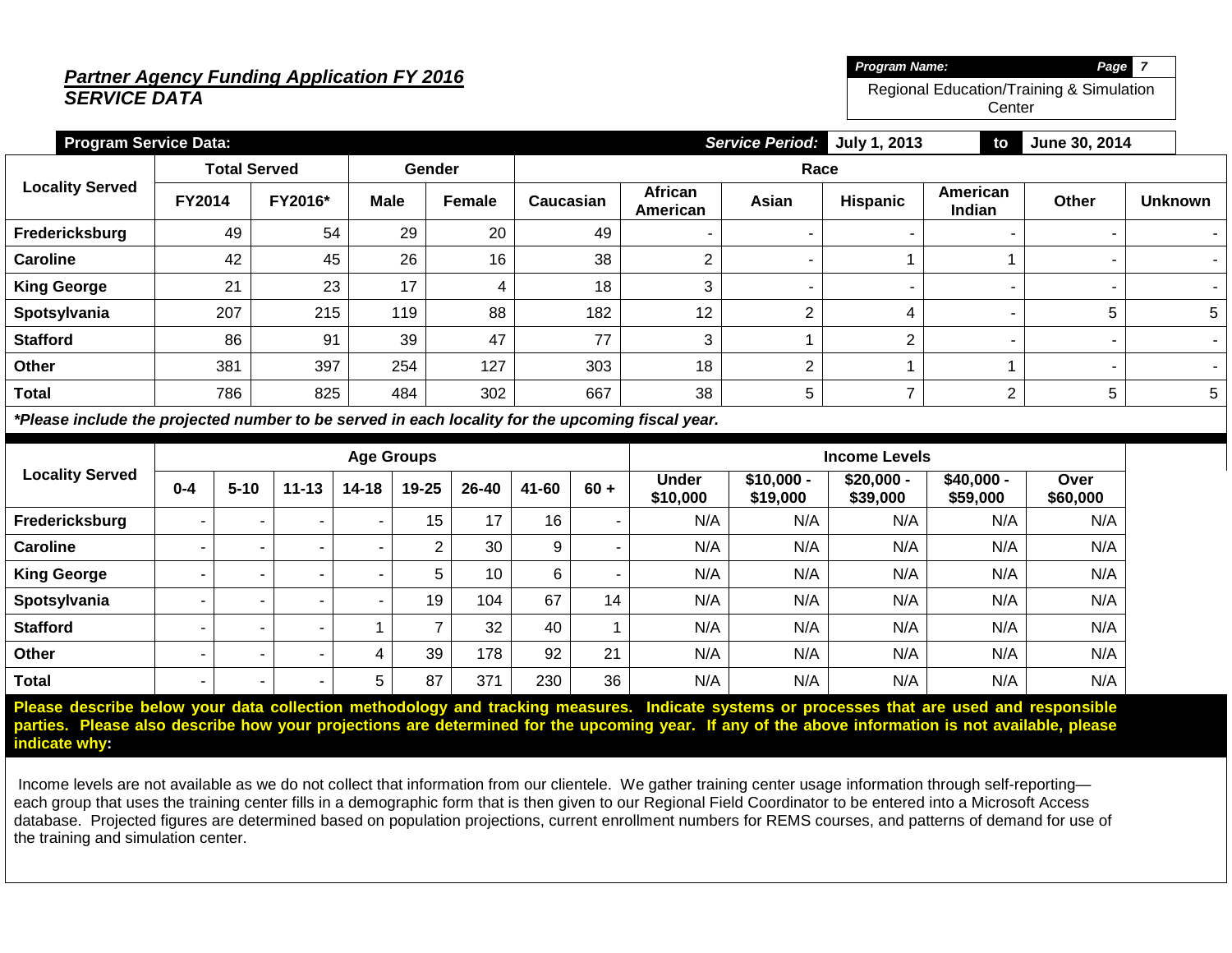| <b>Partner Agency Funding Application FY2016</b> |                      |      |
|--------------------------------------------------|----------------------|------|
| <b>PROGRAM INFORMATION</b>                       | <b>Program Name:</b> | Page |

Each agency submitting a funding request must fill out the following pages for <u>*each program*</u> serving citizens within the region and for which funding is requested. Any incomplete applications or programs that do not have a full application will not be considered for funding. PLEASE do not include any unrequested information. Each locality reserves the right to request

| additional information once the application has been submitted. |                                                 |        |                           |                        |  |  |  |  |  |  |
|-----------------------------------------------------------------|-------------------------------------------------|--------|---------------------------|------------------------|--|--|--|--|--|--|
| <b>Program Name:</b>                                            | <b>Regional EMS Certification &amp; Testing</b> |        | Is this a new program?    | $\Box$ Yes $\bm{X}$ No |  |  |  |  |  |  |
| <b>Program Contact:</b>                                         | E. Wavne Perrv                                  | Title: | <b>Executive Director</b> |                        |  |  |  |  |  |  |
| Telephone Number:                                               | 540-373-0249 x1002                              |        |                           |                        |  |  |  |  |  |  |
| E-Mail Address:                                                 | wperry@vaems.org                                |        |                           |                        |  |  |  |  |  |  |
|                                                                 |                                                 |        |                           |                        |  |  |  |  |  |  |

**1. Program Purpose/Description:** *(the following description should not exceed 10 lines of text)*

Virginia's Regional EMS Councils are responsible for ensuring the provision of an annual EMS certification testing program for basic and advanced level training within our service area. Consolidation of regional testing ensures a high standard is met across the state and brings certified EMS providers to our region's volunteer, career and commercial EMS and fire agencies. The council establishes approved test site locations and dates; acts as the registration contact; and maintains appropriate equipment and testing personnel. The Council also provides administrative oversight for all test sites conducted within our service area.

Advanced Life Support certification requires National Registry Psychomotor examinations. The council coordinates and hosts these exams for providers from all over the east coast. These test sites are limited in number and spread out geographically; hosting them at the Rappahannock EMS Council gives PD16 providers a convenient venue for testing.

**2. Justification of Need:** *(Please state clearly why this service should be provided to the citizens of the region and why the localities should*  consider this funding request. If this is a new program, be sure to include the benefit to the region for funding a new request. The following *should not exceed 10 lines of text, and should include the most recent data available.)*

The council's Regional Consolidated Testing Program supports students and citizens of PD16 with obtaining and maintaining the EMS certification that is required by the Code of Virginia to operate an ambulance and provide patient care. This certified manpower is essential to your public safety system and is a service that is only available through the Regional Council system. In recent years the program supported both Spotsylvania and Stafford County's EMT-Basic High School program and classes conducted through area EMS agencies.

National Registry Psychomotor examinations are required by the commonwealth for initial state certification and the Rappahannock EMS Council provides the most convenient site for PD16 providers.

**3. Program Collaboration:** *(The following should describe, in detail, examples of collaborative efforts and key partnerships between your program and other programs or agencies in the area, and should not exceed 10 lines of text.)*

The council works collaboratively with area schools in order to vary the location of each Consolidated Test Site and thereby provide a convenient place for providers from different places across our service area to test. We do pay these schools and churches a site use fee. We also hire area instructors and providers to serve as evaluators and patients for the test sites.

The consolidated testing system is a joint effort of all of the regional councils and shares one registration and administration system, [http://testing.vaems.org](http://testing.vaems.org/)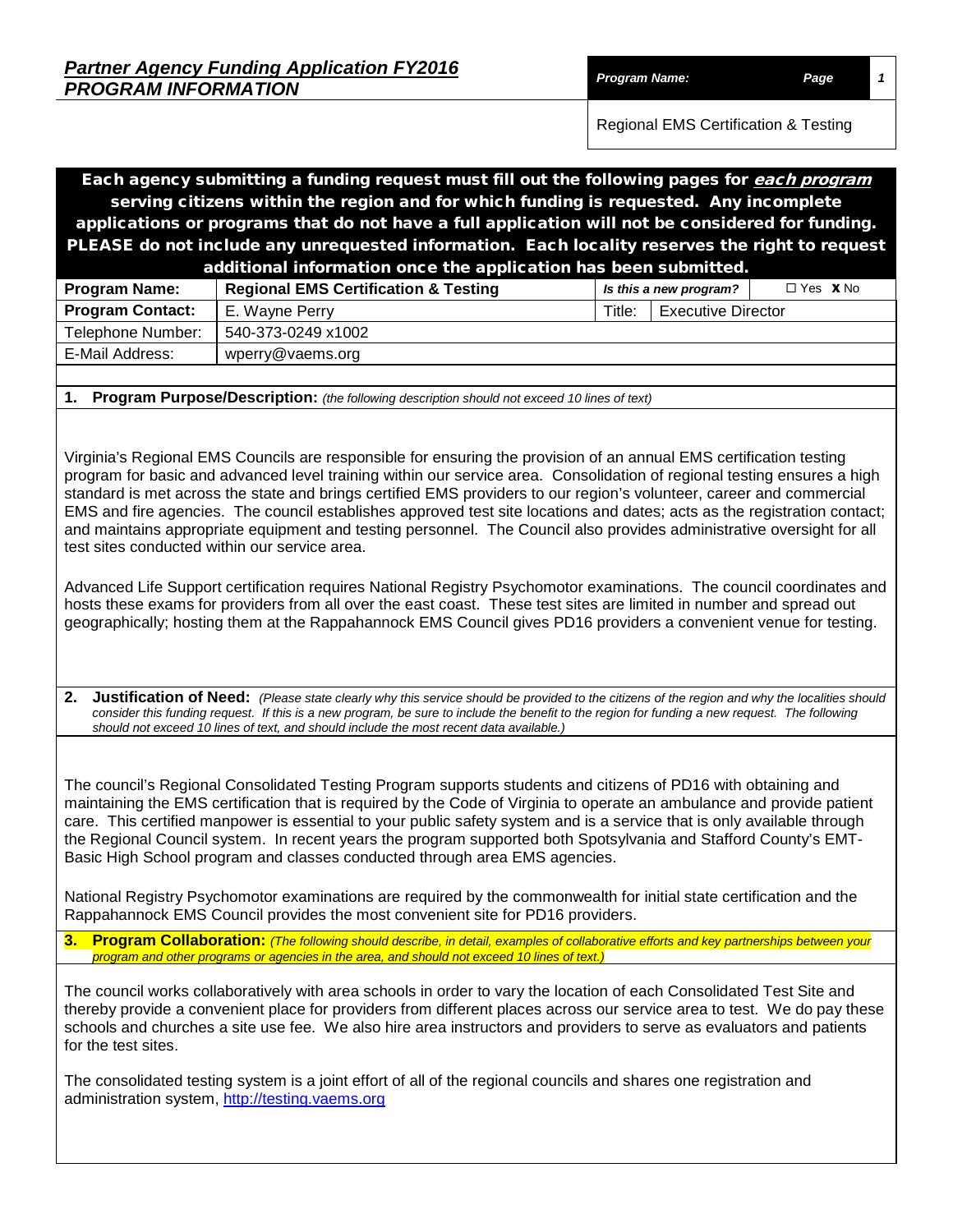*Program Name: Page 2*

Regional EMS Certification & Testing

**4. Program Audience and Service Delivery:** *(The following should describe the program's intended audience or client base and how those clients are served. This should include the location of the service and what geographic areas are served or targeted for service. If your program has specific entry or application criteria, please describe it below. Please do not exceed 10 lines of text.)*

Planning District 9 and 16 citizens enrolled in and completing initial EMS certification training courses. EMS providers within our system who are re-certifying. Must be a minimum of 16 years of age and older.

The Council will conduct 14 Consolidated Test Sites in FY2016. They are conducted throughout our region in area schools to include Spotsylvania, Caroline, Culpeper, Fauquier, Fredericksburg, Orange and Stafford. We also hope to conduct five National Registry Psychomotor exams in the council's Regional Training and Simulation Center.

**5. Client Fees:** *(Please describe the fees clients must pay for the services provided in this program, and how those fees are determined.)*

The Virginia Department of Health, Office of EMS establishes our fee threshold for Consolidated Testing. Initial practical testing and re-testing fees are set at \$50 and \$25. There is no fee for written only testing.

Pricing for our National Registry exam is set by our Board of Directors and is based upon cost and average fees charged within the state of Virginia. Initial testing for Paramedics is \$200; Intermediates \$175; AEMT \$150; retesting is \$25 per station.

**6. Budget Information:** *(Please complete the following chart with the financial information for this program. In each area include the dollars specifically allocated/requested for this program.)*

|                                         | FY2014 Actual | FY2015 Budgeted | FY2016 Projected |
|-----------------------------------------|---------------|-----------------|------------------|
| Caroline                                | \$761         | \$756           | \$769            |
| Fredericksburg                          | \$634         | \$713           | \$729            |
| <b>King George</b>                      | \$430         | \$639           | \$638            |
| Spotsylvania                            | \$1,080       | \$1,080         | \$3,277          |
| <b>Stafford</b>                         | \$865         | \$865           | \$3,527          |
| <b>United Way</b>                       | $- -$         | --              | --               |
| <b>Grants</b>                           | $ -$          | --              | $- -$            |
| <b>Client Fees</b>                      | \$24,188      | \$29,400        | \$31,221         |
| <b>Fundraising</b>                      | \$918         | \$1,080         | \$1,350          |
| <b>Other</b>                            | \$33,319      | \$35,077        | \$30,069         |
| <b>Total Program Budget</b><br>for PD16 | \$62,195      | \$69,610        | \$71,590         |

**Please indicate, in detail, reasons for increases or decreases in the amounts requested for FY2016. Include whether these changes come from increases in personnel, benefits, or operating expenses. If an increase is being requested, please describe the impact not receiving an increase would have on the program. In particular, please describe in detail if any increase is sought for new positions or personnel.**

- The FY2016 request for PD16 governments has increased; this is due to an increase in operating costs associated with higher fuel costs for traveling to consolidated test sites, higher fees charged for facility use, as well as higher employee and benefit costs associated with an increase in the cost of insurance and an effort to offer competitive rates of compensation.
- The council's goal for this program is to return to higher levels of service and improve the quality and frequency of said service, allowing for easier access and use by residents of PD16.
- Every 10 weeks we hold a National Registry Psychomotor examination; increased demand for these test sites has caused an increase in the cost of personnel.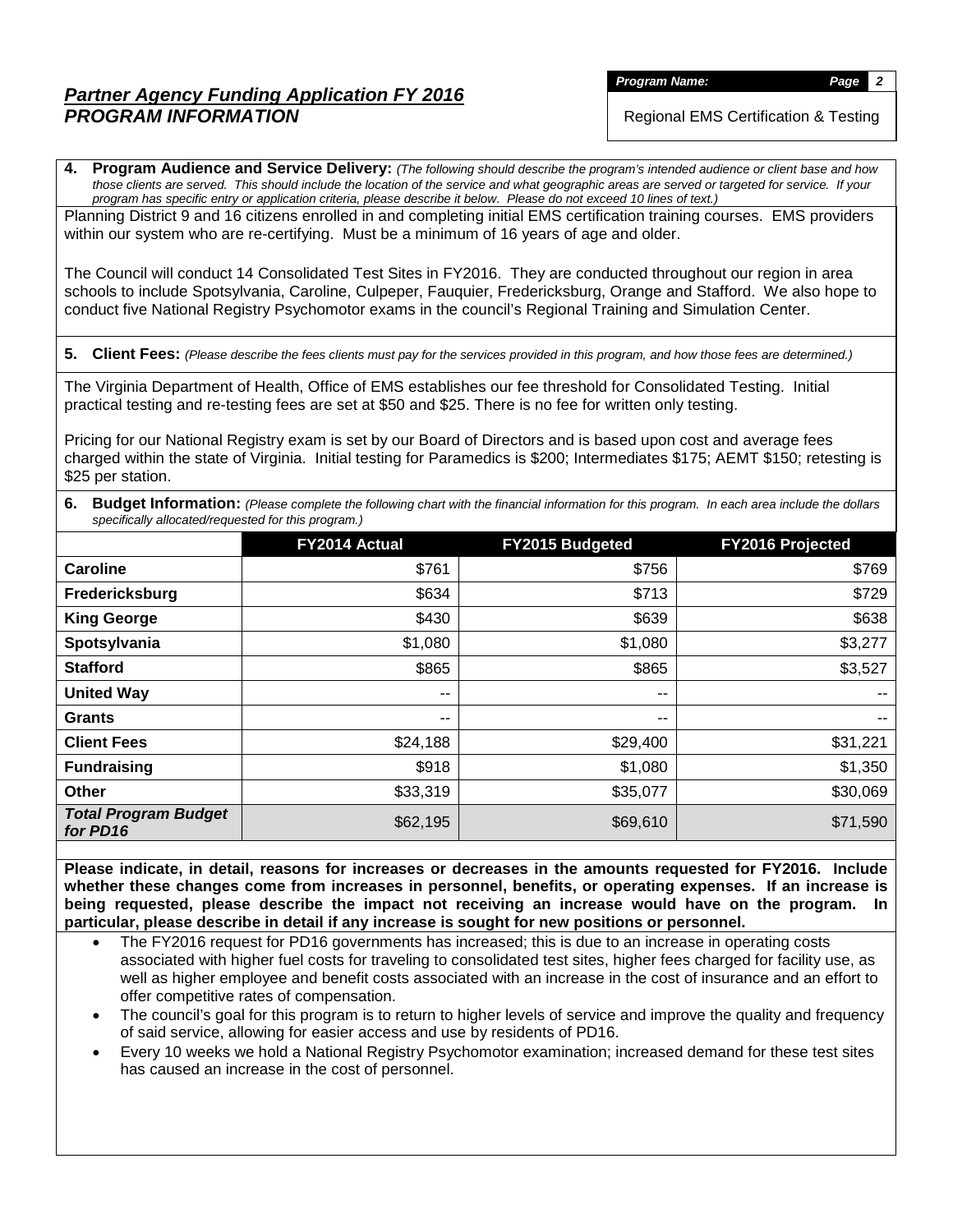*Program Name: Page 3*

Regional EMS Certification & Testing

|                                                                                                                                                                                                                                                                 | 7. Goals, Objectives, & Evaluation: (Please provide the following information regarding the goals and objectives for your program.<br>Space has been provided for two goals, with two objectives per goal. If your agency is funded by the United Way, please include a copy of your<br>Logic Model for this program as a supplemental attachment. Individual descriptions should not exceed 5 lines of text.) |  |  |  |  |  |  |  |  |  |
|-----------------------------------------------------------------------------------------------------------------------------------------------------------------------------------------------------------------------------------------------------------------|----------------------------------------------------------------------------------------------------------------------------------------------------------------------------------------------------------------------------------------------------------------------------------------------------------------------------------------------------------------------------------------------------------------|--|--|--|--|--|--|--|--|--|
| <b>Program Goal 1:</b>                                                                                                                                                                                                                                          |                                                                                                                                                                                                                                                                                                                                                                                                                |  |  |  |  |  |  |  |  |  |
| Establish a state approved consolidated test site program that serves the needs of the localities and EMS agencies<br>served by the council in meeting their certification needs.                                                                               |                                                                                                                                                                                                                                                                                                                                                                                                                |  |  |  |  |  |  |  |  |  |
| <b>Objectives:</b>                                                                                                                                                                                                                                              |                                                                                                                                                                                                                                                                                                                                                                                                                |  |  |  |  |  |  |  |  |  |
| 1a.                                                                                                                                                                                                                                                             | Conduct 14 Basic Life Support Consolidated Test Sites through an approved schedule and facilities over a 12-<br>month period.                                                                                                                                                                                                                                                                                  |  |  |  |  |  |  |  |  |  |
| 1 <sub>b</sub>                                                                                                                                                                                                                                                  | Conduct 5 National Registry Practical Test Sites for Advanced Life Support certification.                                                                                                                                                                                                                                                                                                                      |  |  |  |  |  |  |  |  |  |
| <b>Program Goal 2:</b>                                                                                                                                                                                                                                          |                                                                                                                                                                                                                                                                                                                                                                                                                |  |  |  |  |  |  |  |  |  |
| Enhance the quality of test sites and programs through developed regional consolidated test site policies and<br>participation with related state committees. This includes implementation of new BLS testing policies and procedures<br>approved by the State. |                                                                                                                                                                                                                                                                                                                                                                                                                |  |  |  |  |  |  |  |  |  |
|                                                                                                                                                                                                                                                                 | <b>Objectives:</b>                                                                                                                                                                                                                                                                                                                                                                                             |  |  |  |  |  |  |  |  |  |
| 2a.                                                                                                                                                                                                                                                             | Develop and maintain an Office of EMS approved Regional Consolidated Test site Policies and Procedures<br>manual for service area that meets state guidelines for testing and certification.                                                                                                                                                                                                                   |  |  |  |  |  |  |  |  |  |
| 2b.                                                                                                                                                                                                                                                             | Conduct annual training of all contracted CTS personnel through developed EMT-B Evaluator Program and<br>review policies and procedures as approved.                                                                                                                                                                                                                                                           |  |  |  |  |  |  |  |  |  |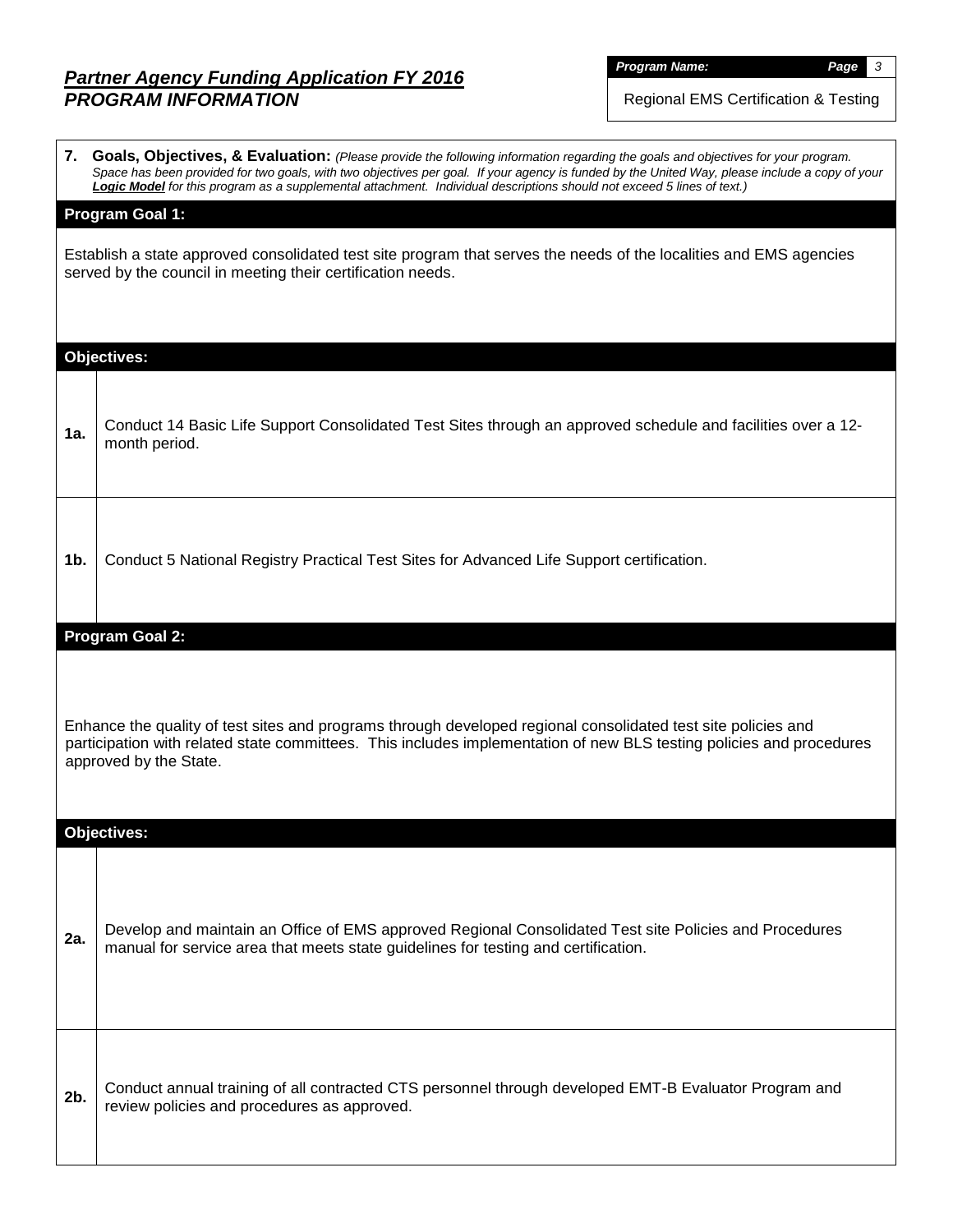Regional EMS Certification & Testing

# **Evaluation Method:** *(Please describe the method used to measure the above goals/objectives. Please do not exceed 10 lines of text.)* The Council's Regional Testing program is monitored at the local level by the Regional Guidelines and Training Committee. This committee is made up of EMS training representatives for each of the localities we serve. Specific objectives and deliverables for this program are evaluated by the Virginia Department of Health, Office of EMS, and a State Examiner is present for all approved test sites. Council staff sits on state level committees to evaluate and

**8. Outcome Data:** *(Please give the most recent outcome data for the objectives above. Indicate below what time period the data covers.)*

*Data Collection Period:* July 1, 2013 – June 30, 2014

address the effectiveness and needs of the program.

**Objective 1a.**

In FY2014 the Council conducted 13 BLS test sites throughout the region with 535 registrants tested, 370 of which are residents of counties within PD16 or are affiliated with PD16 EMS agencies.

### **Objective 1b.**

In FY2014 the Council conducted five (5) National Registry Psychomotor Examinations for Paramedic, Intermediate, and AEMT students.

#### **Objective 2a.**

In FY2014 the Council maintained an approved Regional Consolidated Test Site Policies and Procedures Manual in accordance with new state guidelines implemented.

### **Objective 2b.**

In FY2014 the Council conducted 1 EMT-B Evaluator Training Program to support the new state testing guidelines rollout. Maintained 170 trained CTS personnel to support this program.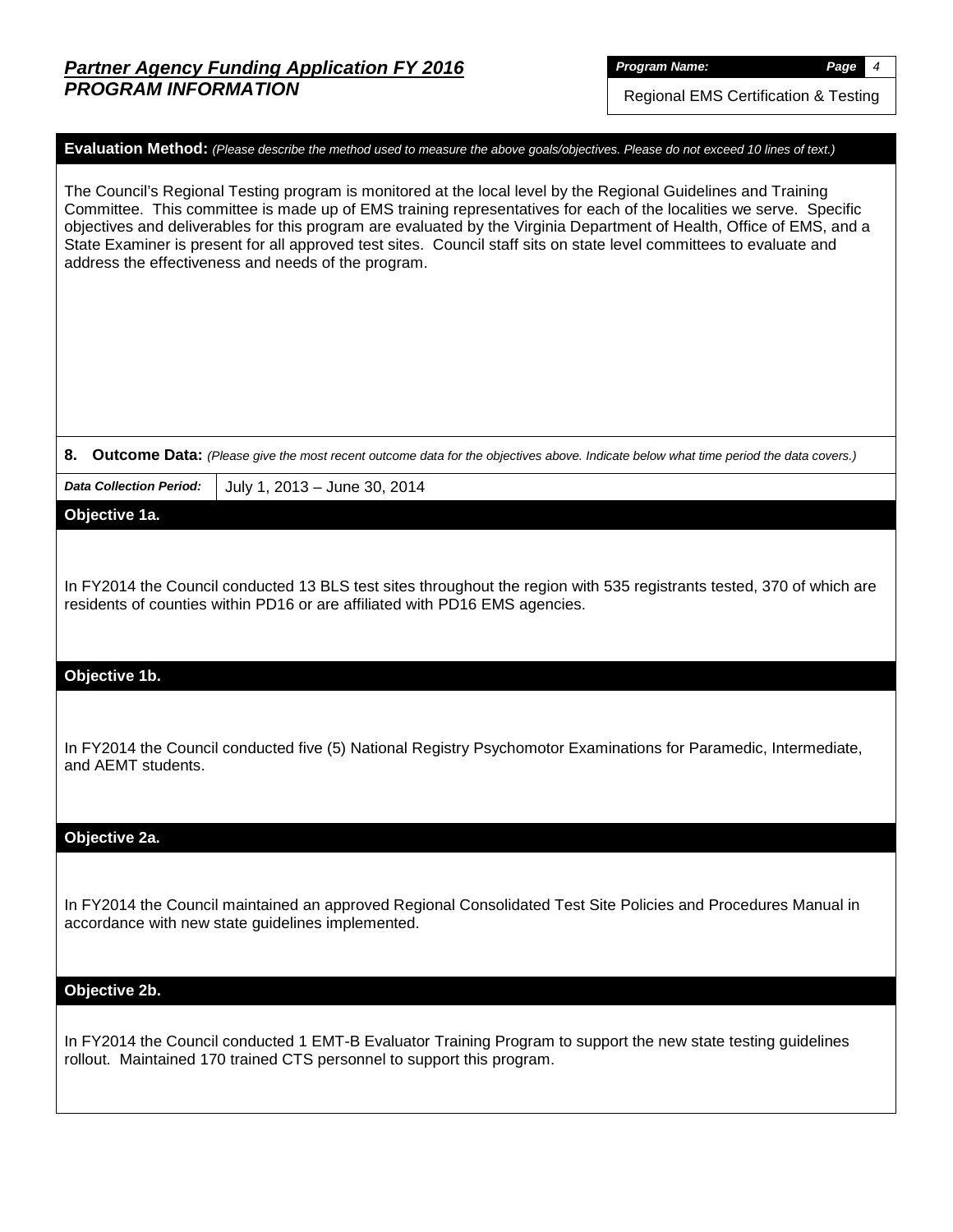*Program Name: Page 5*

Regional EMS Certification & Testing

**9. Program Goal Updates:** *(Please provide a brief description of the current status of your program goal(s), given your outcome data. For example, if reported data was well below the stated outcome measure, please indicate why you feel that is the case. Also, include how your outcome data will influence or modify the program for the upcoming fiscal year. These descriptions should not exceed 20 lines of text.)*

## **Program Goal 1:**

The Council's Regional EMS Certification and Testing Program remains on target with annual goals and expectations. In FY2015 the council will again seek to conduct 14 test sites to meet the testing and certification needs of the region, to include another proposed daytime regional test site for area High School EMT programs. The new statewide online registration system for this program was fully implemented in FY2012 and monitoring will continue to validate function and improvement in the processing of applicants.

## **Program Goal 2:**

The Council remains on target with this program goal and continues to monitor the effects of the new state testing guidelines which were implemented in FY2011. Updates to these new guidelines have been required as we continue to utilize them.

These new testing procedures required an increase in personnel needed to conduct such testing, whereby the State authorized an increase as noted in our current fee schedule. Personnel has been increased accordingly.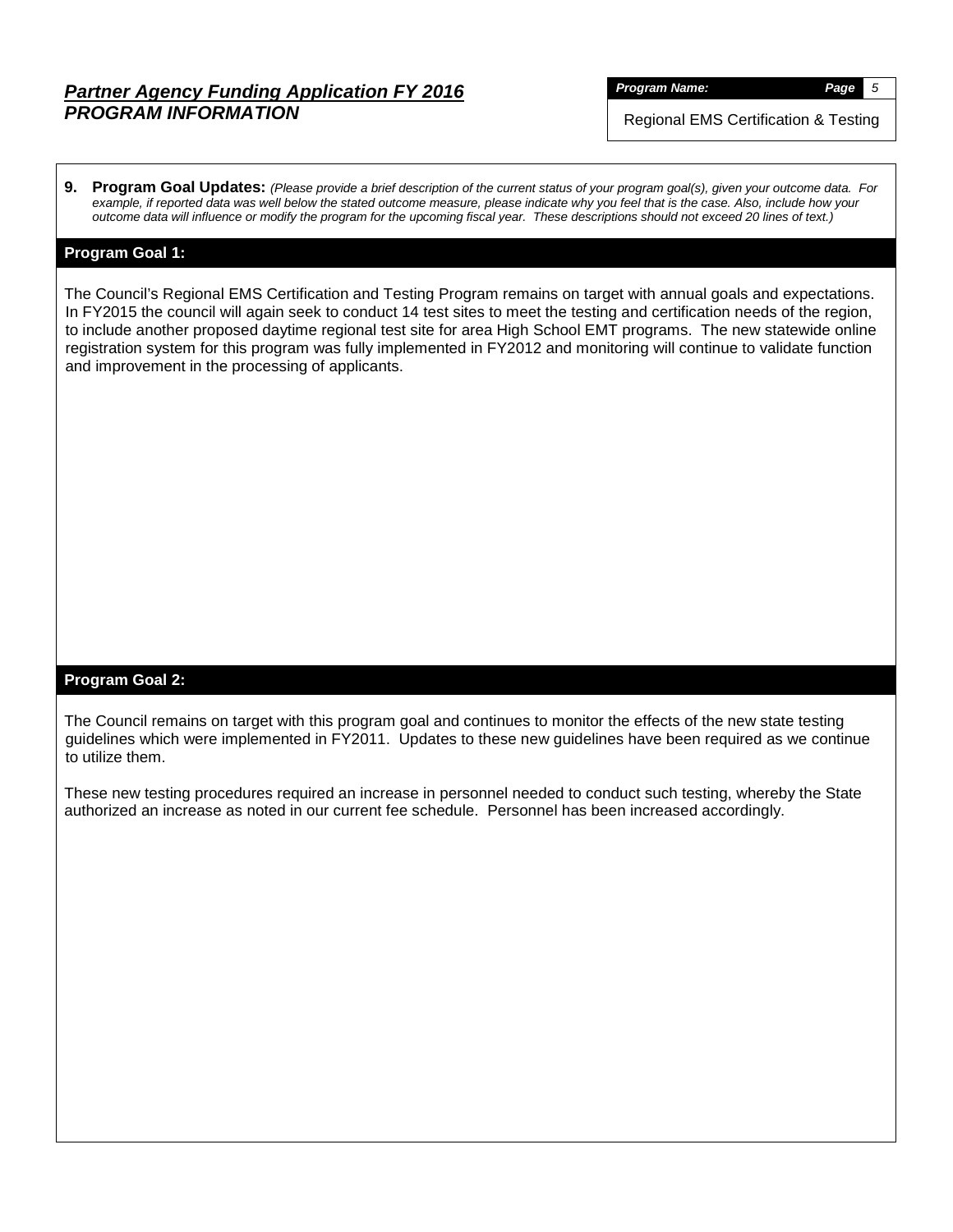*Program Name: Page 6*

Regional EMS Certification & Testing

**10. Community Impact:** *(Please provide at least two examples of how your services have impacted members of our community. This description should not exceed 20 lines of text.)*

The coordination of Consolidated Test Sites is a necessary function of the regional council and provides area EMS agencies a convenient place and method of testing their students. State certification requires the completion of a skills exam at a consolidated test site. Access to testing after completion of training programs allows providers to obtain their certification and, thereby, act as an EMS provider in either volunteer or career capacity. This, in turn, increases the number of EMT-Basic providers available to area EMS agencies.

National Registry Psychomotor examination sites are few and far between. By administering these exams at the Rappahannock EMS Council's Training and Simulation Center, we prevent providers from having to travel long distances in order to obtain their certification. Creating a convenient site for testing allows more ALS students to obtain their certification, increasing the number of EMT-Paramedic and EMT-Intermediate providers in the area.

**11. Collaborative Impact:** (Please describe how the community would be impacted if your agency were dissolved or merged with another partner agency. This description should not exceed 20 lines of text.)

Consolidated Test Sites can only be administered by regional EMS councils. While residents of PD16 could certainly travel to another council in order to test, the dissolution of the Rappahannock EMS Council would mean travelling greater distances for testing and create greater travel expenses for providers. The same may be said of the National Registry examinations—other community colleges and training centers provide National Registry testing, but they are all at some distance from PD16. Testing fees also vary from site to site and are generally higher than those charged by the council.